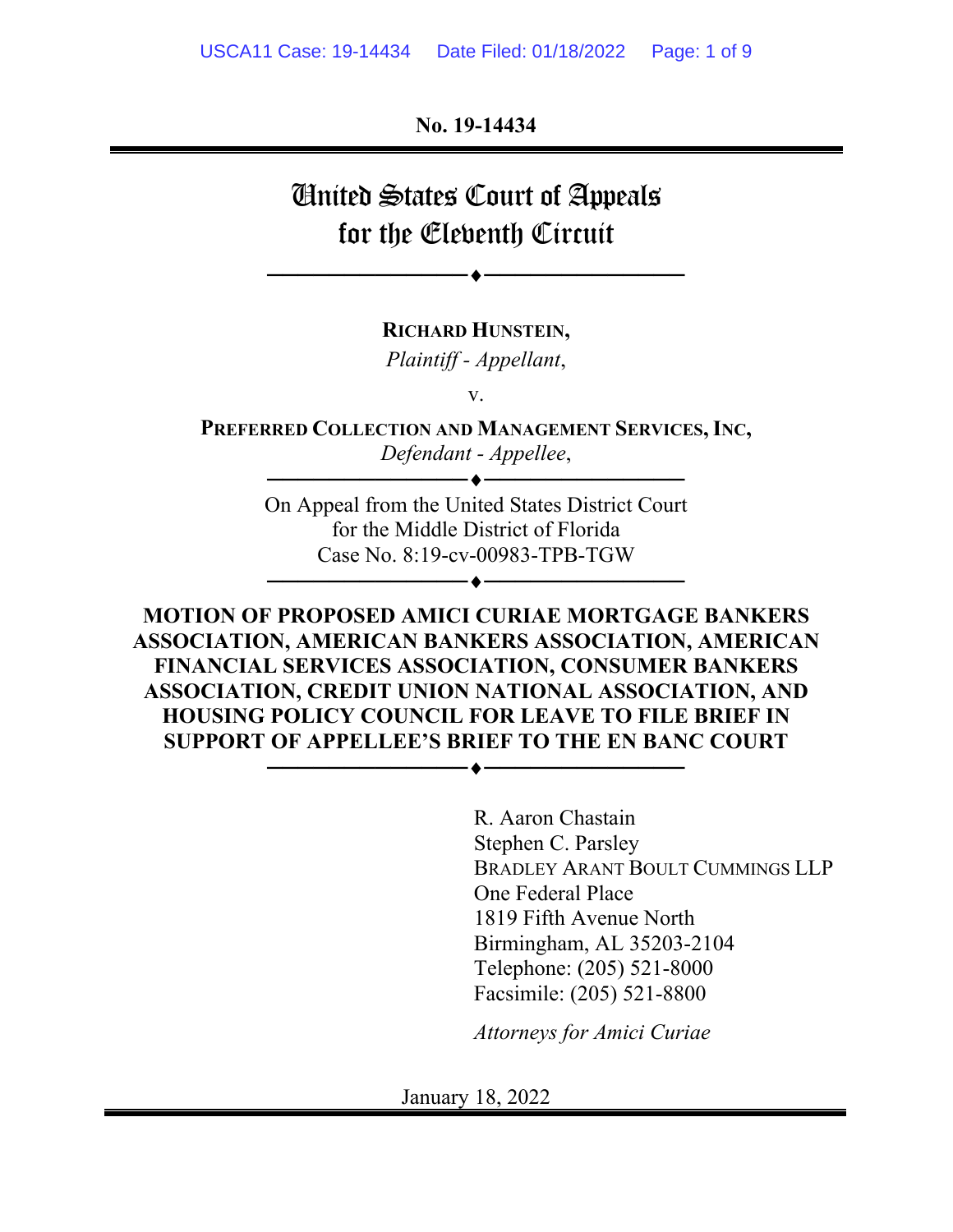### **CORPORATE DISCLOSURE STATEMENT**

Pursuant to Federal Rule of Appellate Procedure 26.1, Amici Curiae Mortgage Bankers Association ("MBA"), American Bankers Association ("ABA"), American Financial Services Association ("AFSA"), Consumer Bankers Association ("CBA"), Credit Union National Association ("CUNA"), and Housing Policy Council ("HPC") each state that it is a non-profit corporation that has no parent corporation. No publicly held corporation owns 10% or more of the stock of any of the amici.

Pursuant to Eleventh Circuit Rule 26.1-2, counsel for amici curiae certify that the following is a complete list of all trial judges, attorneys, persons, associations of persons, firms, partnerships, or corporations that have an interest in the outcome of this case, including subsidiaries, conglomerates, affiliates, parent corporations, any publicly held corporation that owns 10% or more of the party's stock, and other identifiable legal entities related to a party:

American Bankers Association – Amicus Curiae American Financial Services Association – Amicus Curiae Barber, the Honorable Thomas – United States District Judge Bonan, Thomas M. – Counsel for Appellant Bradley Arant Boult Cummings LLP – Firm representing Amici Curiae Chamber of Commerce of the United States – Amicus Curiae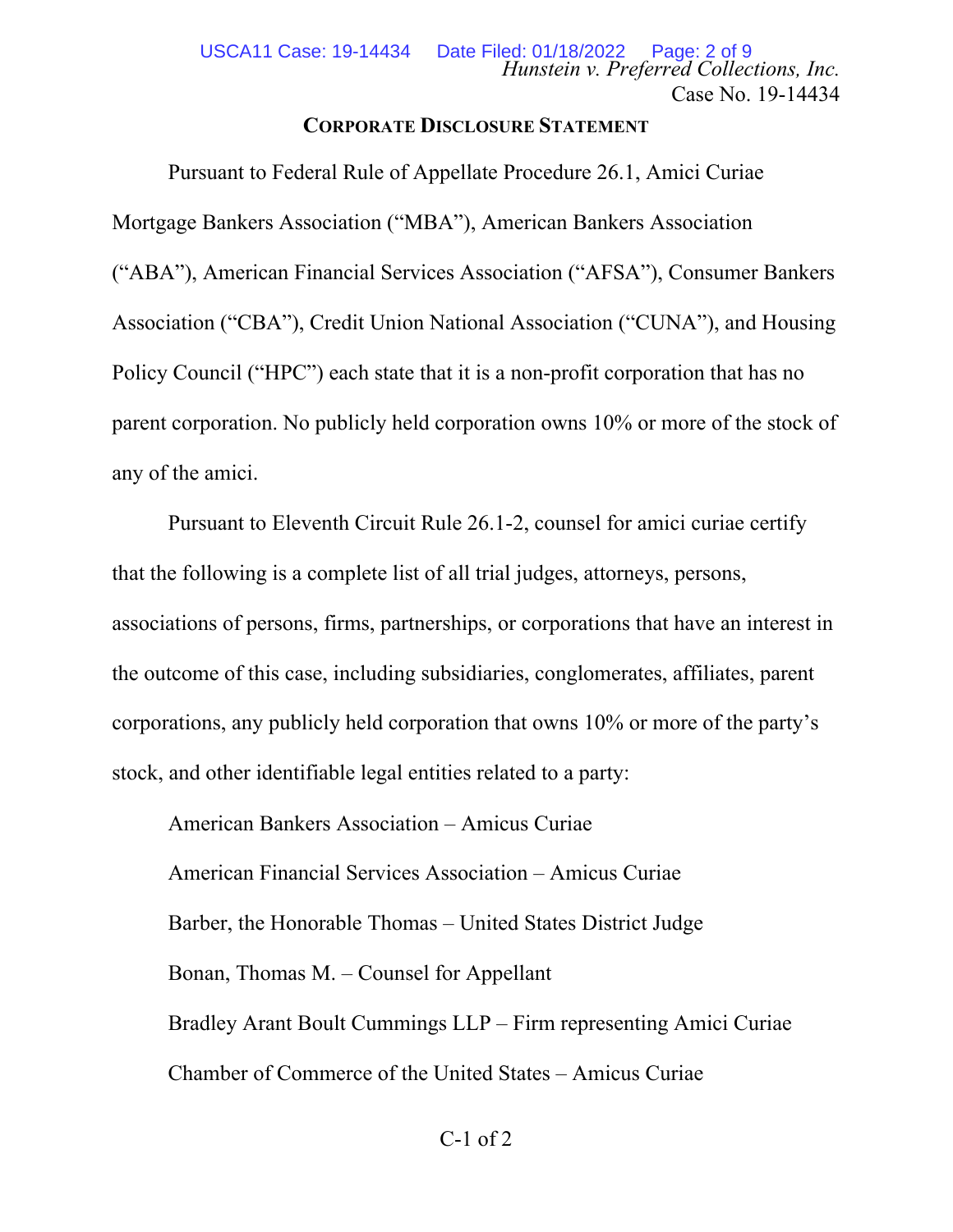Consumer Bankers Association – Amicus Curiae

Credit Union National Association– Amicus Curiae

Chastain, R. Aaron – Counsel for Amici Curiae

Goldberg, Phillip R. – Principal Attorney at Seraph Legal P.A.

Hunstein, Richard – Appellant

Housing Policy Council– Amicus Curiae

Mortgage Bankers Association – Amicus Curiae

Parsley, Stephen C. – Counsel for Amici Curiae

Preferred Collection and Management, Inc. – Appellee

Skadden, Arps, Slate, Meagher & Flom LLP - Firm representing Appellee

Solomon, Ginsberg & Vigh, P.A. – Firm representing Appellee

Seraph Legal P.A. – Firm representing Appellant

Vigh, Robert A. – Counsel for Appellee

Respectfully submitted,

/s/ R. Aaron Chastain R. Aaron Chastain Stephen C. Parsley BRADLEY ARANT BOULT CUMMINGS LLP One Federal Place 1819 Fifth Avenue North Birmingham, AL 35203-2104 Telephone: (205) 521-8000 Facsimile: (205) 521-8800

*Attorneys for Amici Curiae* 

 $C-2$  of  $2$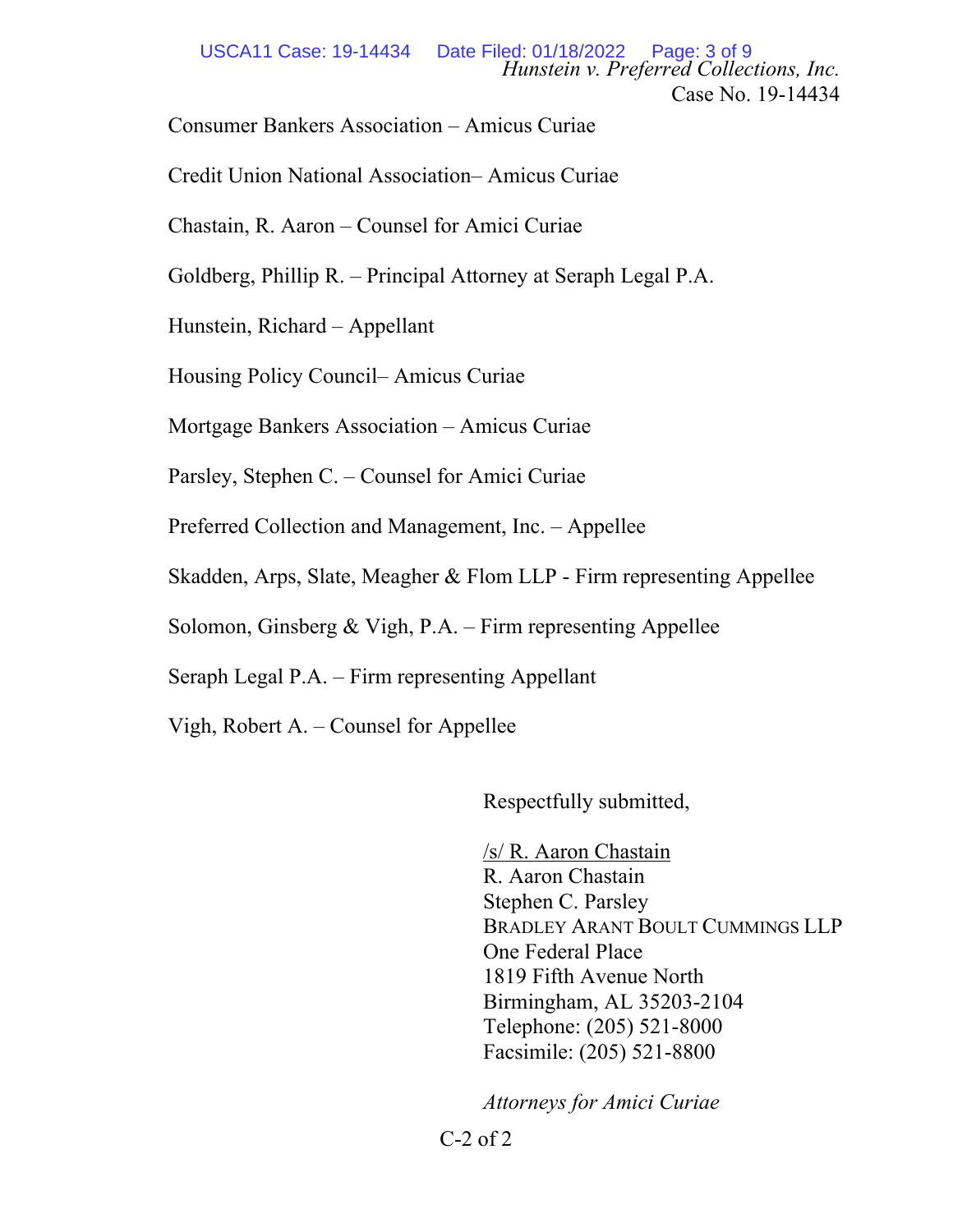*Hunstein v. Preferred Collections, Inc.* Case No. 19-14434 USCA11 Case: 19-14434 Date Filed: 01/18/2022 Page: 4 of 9

## **MOTION TO FILE BRIEF IN SUPPORT OF APPELLEE'S BRIEF TO THE EN BANC COURT**

The Mortgage Bankers Association, American Bankers Association, American Financial Services Association, Consumer Bankers Association, Credit Union National Association, and Housing Policy Council (together, "Financial Industry Amici") respectfully request leave to file the attached amicus curiae brief in support of Appellee's Brief to the En Banc Court.

The Financial Industry Amici are national trade associations that, together, represent thousands of institutions in the consumer credit, finance, banking, credit union, and mortgage sectors of the American economy. As explained in the attached amicus brief, appellant Richard Hunstein's position in this case threatens the functioning of debt collectors, mortgage servicers, and the broader financial services industry, as well as the many other sectors of the economy that depend upon access to financial services. As such, the Financial Industry Amici have an immediate and substantial interest in the legal issues presented in this appeal.

First, the Financial Industry Amici's proposed Brief addresses Hunstein's lack of standing under Article III. As the Supreme Court reaffirmed in its recent decision in *TransUnion LLC v. Ramirez*, in order for the federal courts to exercise subject-matter jurisdiction over a case, the plaintiff must demonstrate an injury that is both "concrete and particularized." 141 S. Ct. 2190, 2203 (2021). Requiring a "concrete and particularized" injury serves a critical function: when federal courts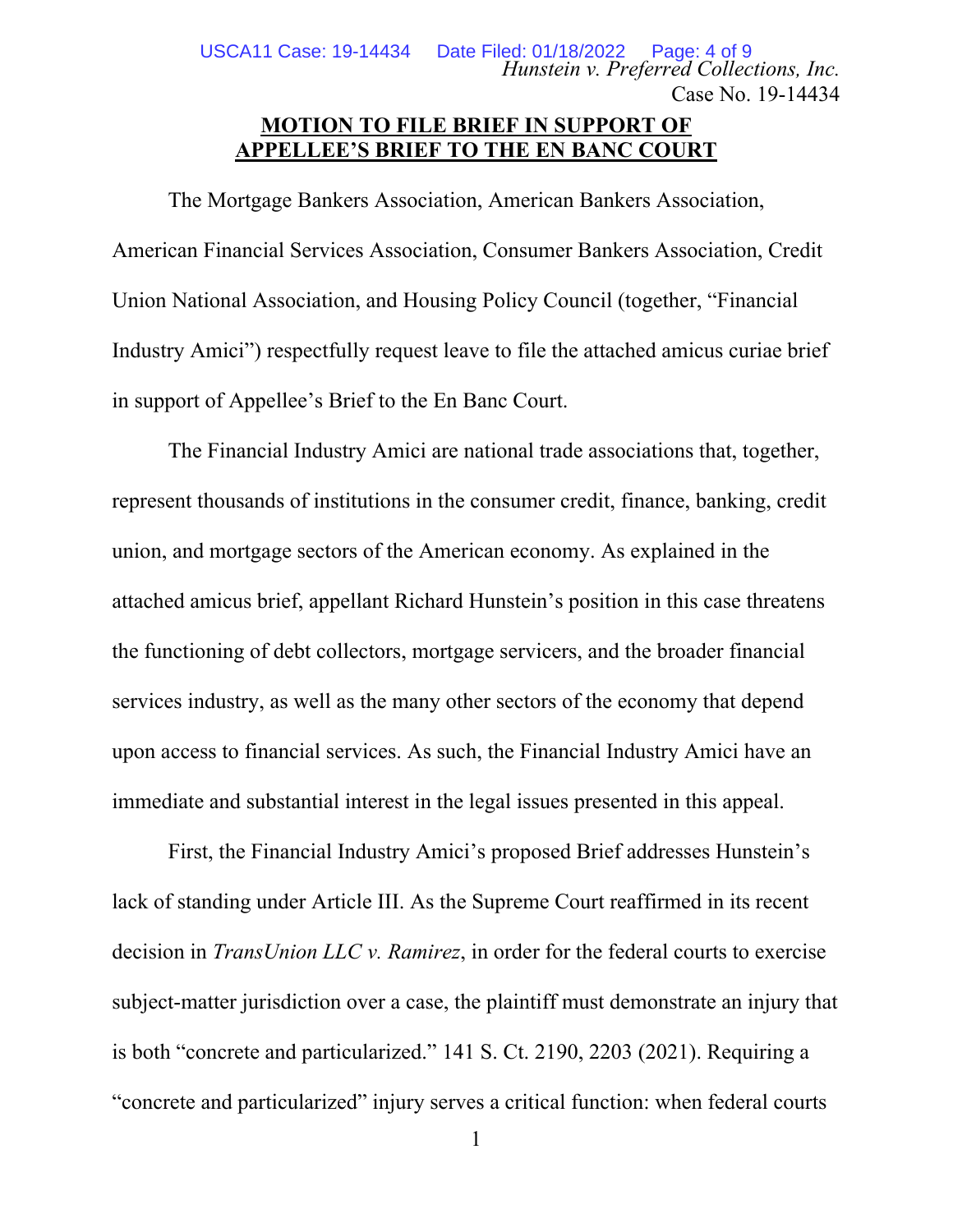"adjudicate hypothetical or abstract disputes," they intrude on the province of the Legislative and Executive Branches. *Id.*

Here, Hunstein has not demonstrated an injury in fact that would support standing. His complaint about the *private* disclosure of certain debt-related information from a debt collector to the debt collector's agent would not have been actionable under any of the analogous torts at common law designed to protect individuals' privacy. Without "a close relationship to harms traditionally recognized as providing a basis for lawsuits in American courts," *id.* at 2204, Hunstein's claimed injury is not concrete and thus is not a basis for asking the federal courts to exercise jurisdiction.

Hunstein's lack of an actual injury also reveals his misinterpretation of the statute on the merits. Hunstein proposes an expansive reading of 15 U.S.C. § 1692c(b) that would bar routine disclosures of debt-related information between a debt collector and its agent in a way never intended by Congress or the regulators charged with interpreting the Fair Debt Collection Practices Act ("FDCPA"). In addition to contravening congressional intent, ignoring the common law agency principles that inform the reading of the statute, and threatening severe adverse consequences for the financial services industry and for consumers, this interpretation of Section 1692b(c) runs afoul of the First Amendment. Under the interpretation advanced by Hunstein (which was adopted by the panel in its since-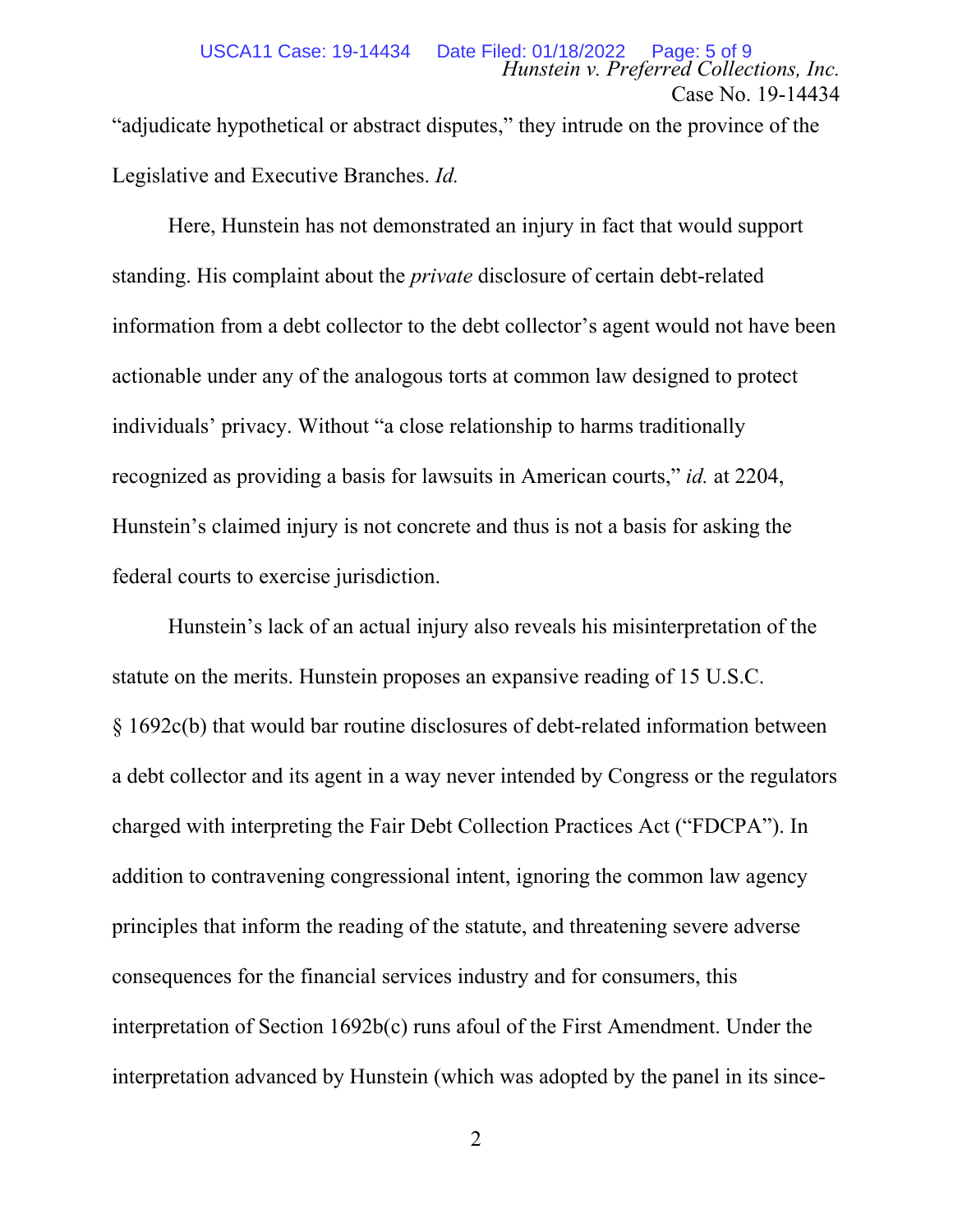vacated opinion), Section 1692c(b) is one of the broadest restrictions in the federal code, prohibiting a wide range of financial institutions from engaging in routine business communications with third parties "concern[ing]" or "with reference to" a debt. Panel Sub. Op. at 34 (quotation omitted). Yet as the panel conceded, this severe restriction on speech fails to accomplish any of the congressional goals behind the enactment of the FDCPA, as it does "not purchase much in the way of 'real' consumer privacy," and the consequences are not "particularly sensible or desirable." *Id.* at 42-43. Such a broad restriction on speech cannot withstand strict or intermediate scrutiny under the First Amendment. If it reaches the merits of this case, the Court should consider the significant constitutional implications of Hunstein's interpretation of Section 1692c(b) before adopting that reading as the law of the circuit.

For these reasons, the Financial Industry Amici respectfully request that the Court grant leave to file the proposed brief in support of the Appellee's Brief to the En Banc Court.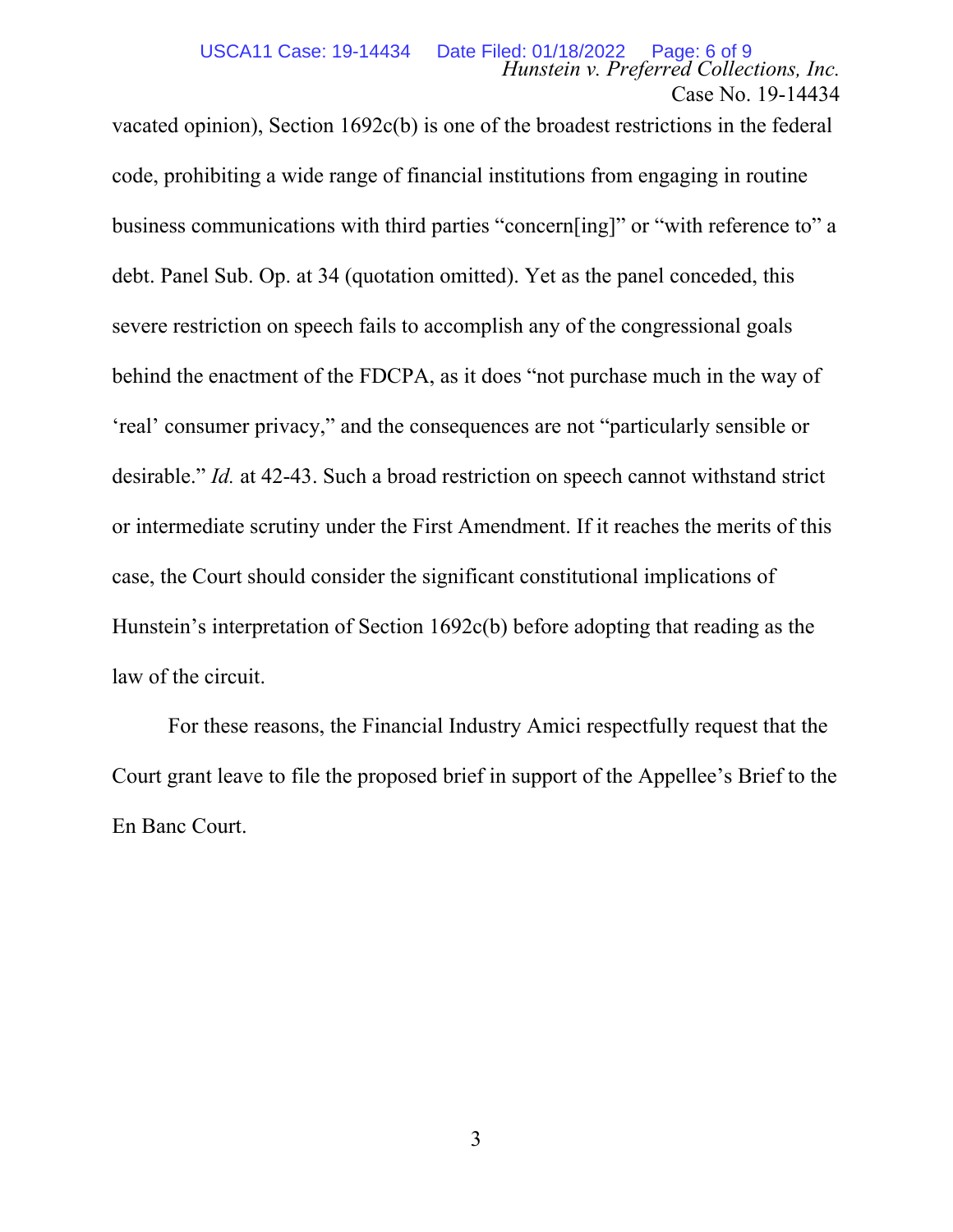*Hunstein v. Preferred Collections, Inc.* Case No. 19-14434 USCA11 Case: 19-14434 Date Filed: 01/18/2022 Page: 7 of 9

Respectfully submitted this 18th day of January, 2022.

s/ R. Aaron Chastain

R. Aaron Chastain Stephen C. Parsley BRADLEY ARANT BOULT CUMMINGS LLP One Federal Place 1819 Fifth Avenue North Birmingham, AL 35203 Telephone: (205) 521-8000 Facsimile: (205) 521-8800

*Attorneys for Amici Curiae*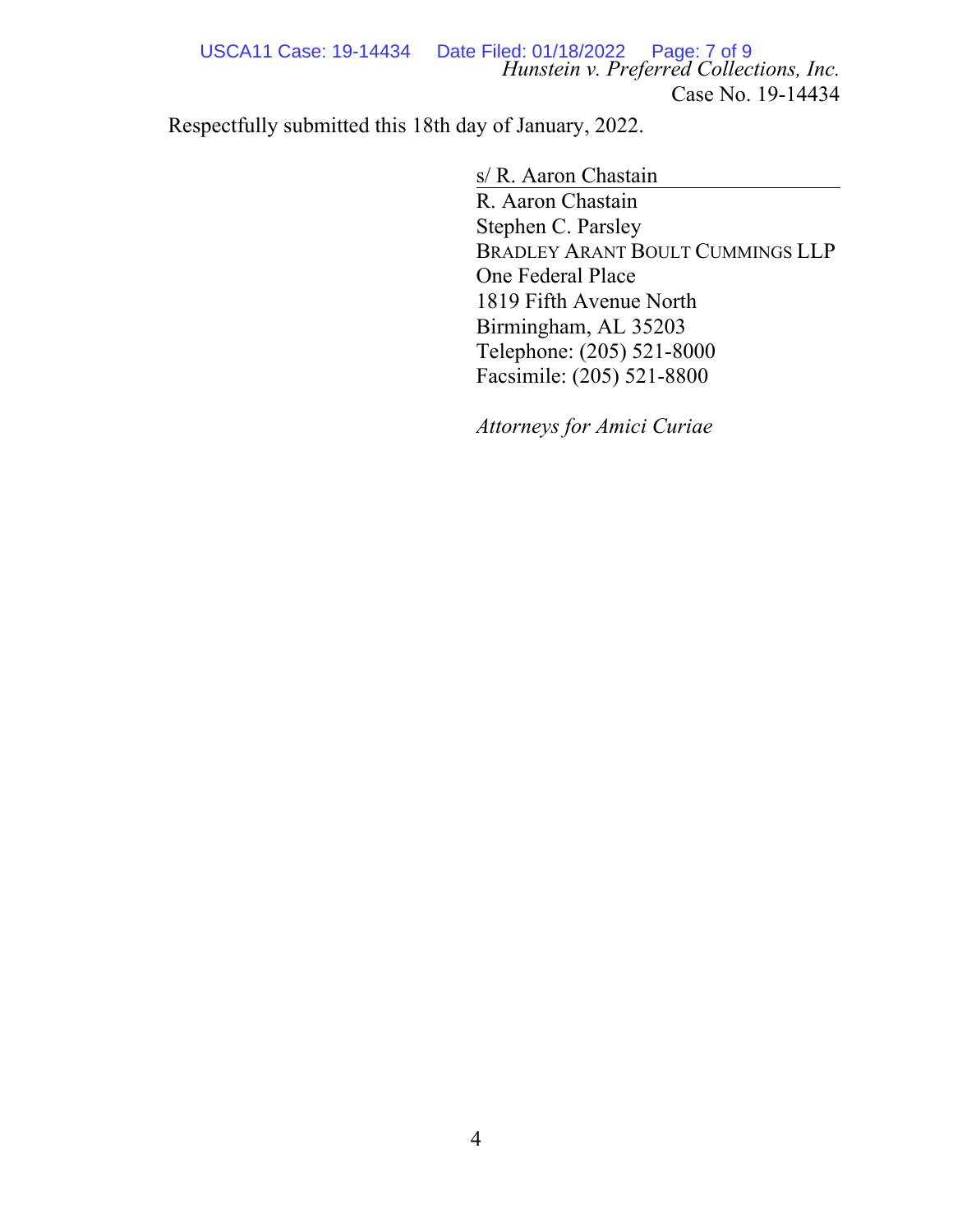### **CERTIFICATE OF COMPLIANCE**

1. I hereby certify that the foregoing motion complies with the typevolume limitation of Federal Rule of Appellate Procedure 27(d)(2)(A) because it contains 610 words.

2. I further certify that the foregoing motion complies with the typeface requirements of Federal Rule of Appellate Procedure 32(a)(5) and the type style requirements of Federal Rule of Appellate Procedure 32(a)(6), made applicable to the motion by Federal Rule of Appellate Procedure  $27(d)(1)(E)$ , because it has been prepared in a proportionally spaced typeface using Microsoft Word in 14 point Times New Roman.

Dated: January 18, 2022

 s/ R. Aaron Chastain Of Counsel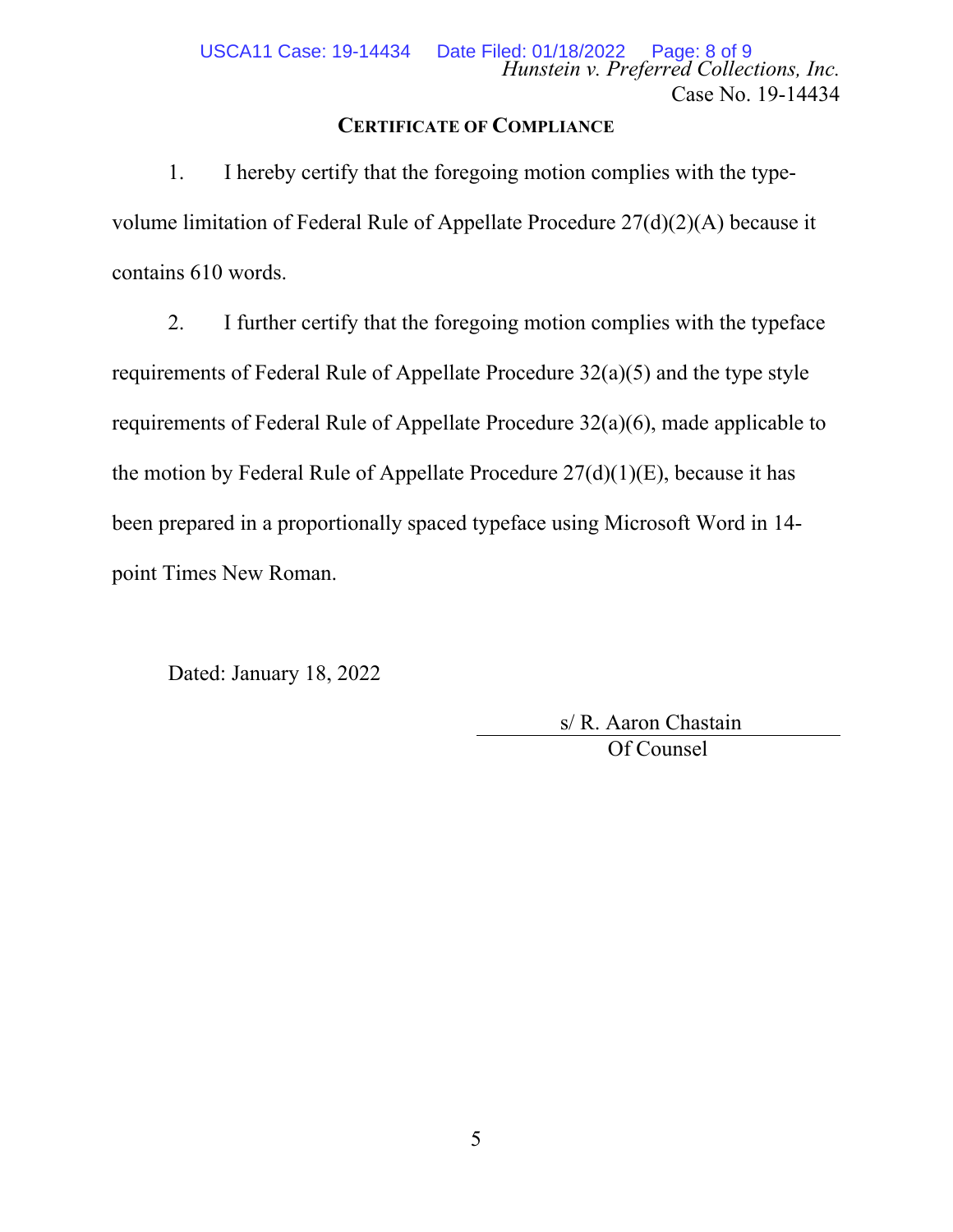## **CERTIFICATE OF SERVICE**

I hereby certify that on January 18, 2022, I electronically filed the foregoing with the Clerk of the Court for the United States Court of Appeals for the Eleventh Circuit using the Appellate Electronic Filing system, which will provide electronic notice of such filing to all parties.

> s/ R. Aaron Chastain Of Counsel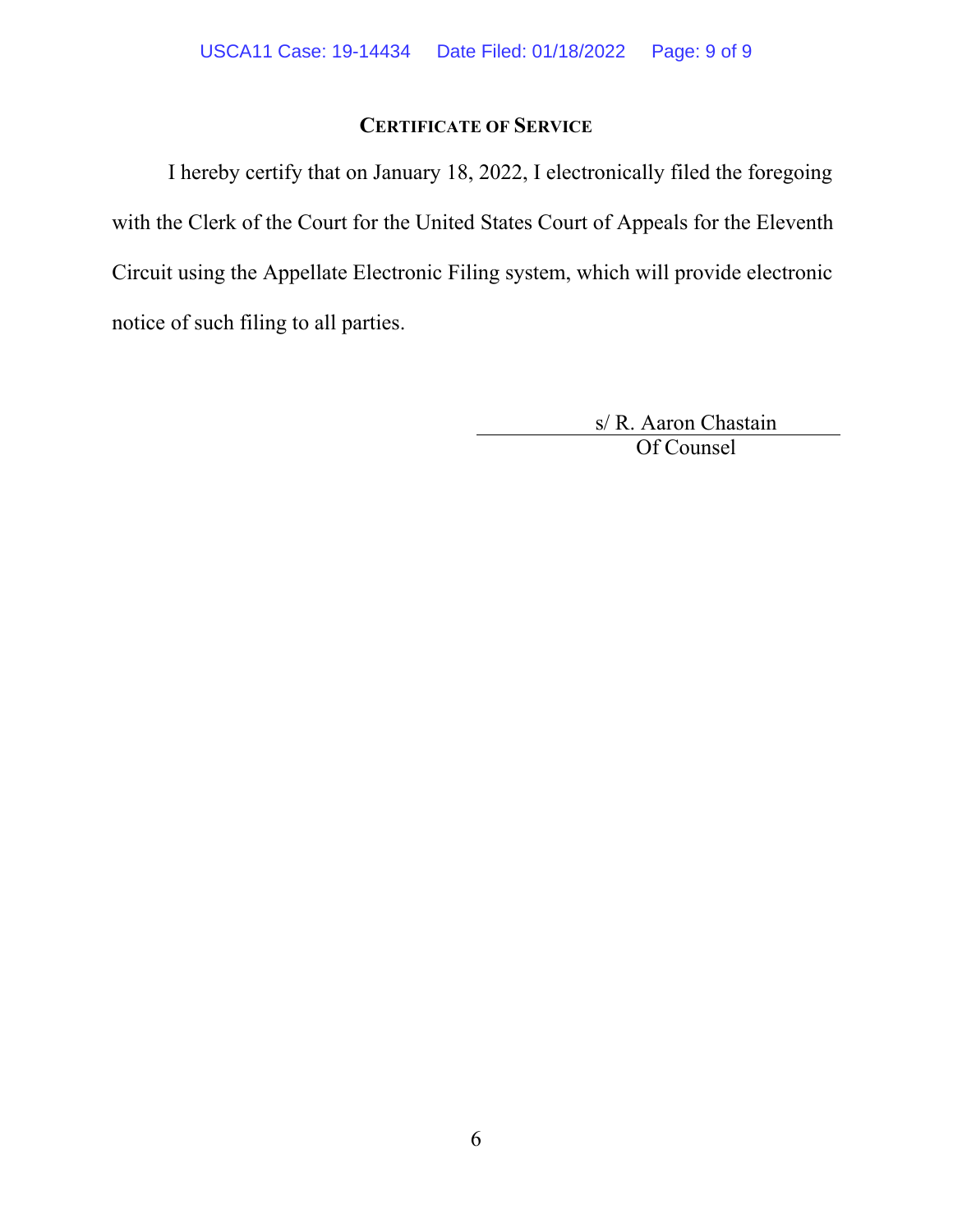**No. 19-14434** 

# United States Court of Appeals for the Eleventh Circuit

──────────────────────────

**RICHARD HUNSTEIN,** 

*Plaintiff - Appellant*,

v.

**PREFERRED COLLECTION AND MANAGEMENT SERVICES, INC,** *Defendant - Appellee*,

> On Appeal from the United States District Court for the Middle District of Florida Case No. 8:19-cv-00983-TPB-TGW

> > ──────────────────────────

──────────────────────────

## **BRIEF OF AMICI CURIAE MORTGAGE BANKERS ASSOCIATION, AMERICAN BANKERS ASSOCIATION, AMERICAN FINANCIAL SERVICES ASSOCIATION, CONSUMER BANKERS ASSOCIATION, CREDIT UNION NATIONAL ASSOCIATION, AND HOUSING POLICY COUNCIL IN SUPPORT OF APPELLEE'S BRIEF TO THE EN BANC COURT**  ─────────<del>───</del>─<del>●─────</del>──<del>─</del>

R. Aaron Chastain Stephen C. Parsley BRADLEY ARANT BOULT CUMMINGS LLP One Federal Place 1819 Fifth Avenue North Birmingham, AL 35203-2104 Telephone: (205) 521-8000 Facsimile: (205) 521-8800

*Attorneys for Amici Curiae*

January 18, 2022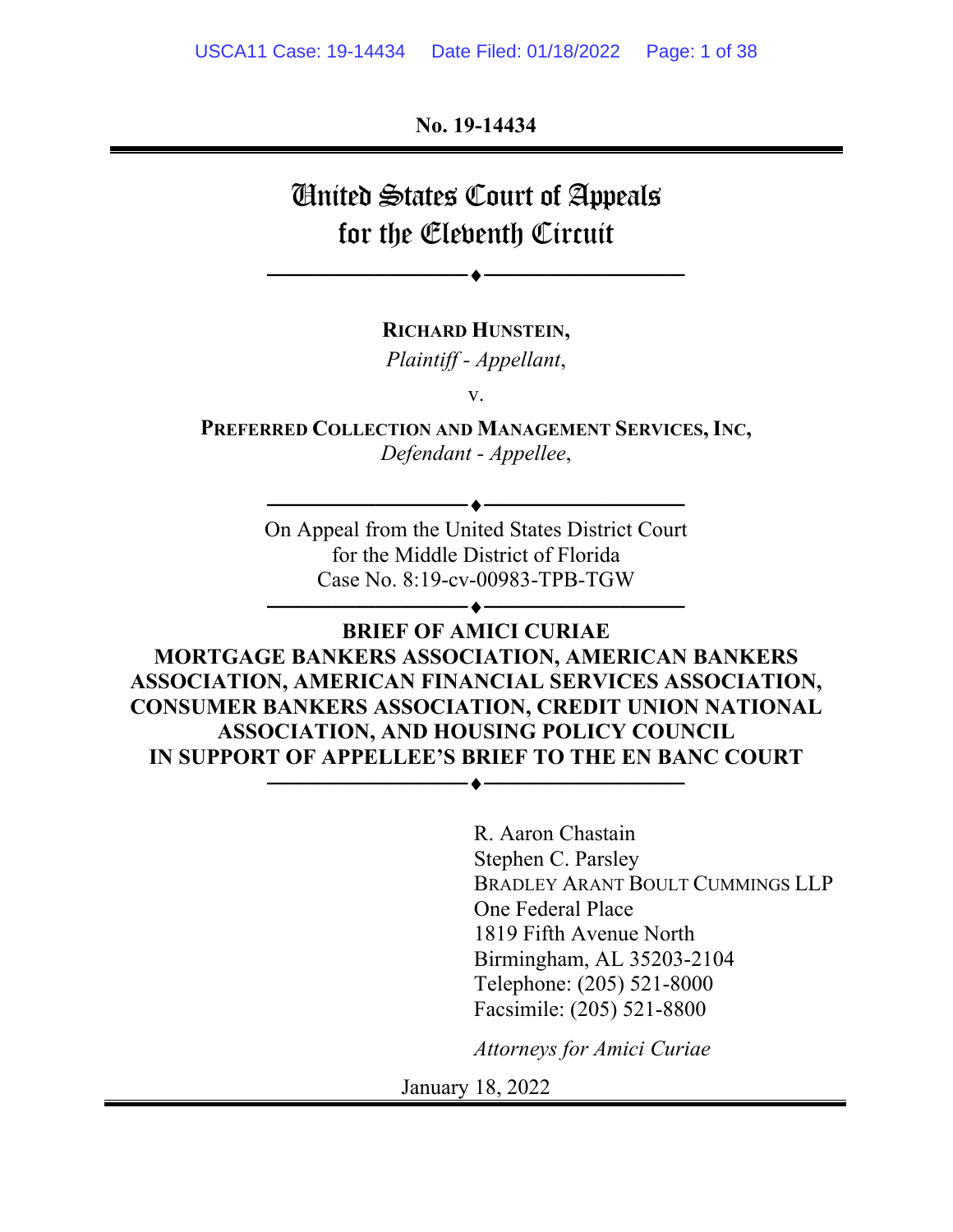### **CORPORATE DISCLOSURE STATEMENT**

Pursuant to Federal Rule of Appellate Procedure 26.1, Amici Curiae Mortgage Bankers Association ("MBA"), American Bankers Association ("ABA"), American Financial Services Association ("AFSA"), Consumer Bankers Association ("CBA"), Credit Union National Association ("CUNA"), and Housing Policy Council ("HPC") each states that it is a non-profit corporation that has no parent corporation. No publicly held corporation owns 10% or more of the stock of any of the amici.

Pursuant to Eleventh Circuit Rule 26.1-2, counsel for amici curiae certify that the following is a complete list of all trial judges, attorneys, persons, associations of persons, firms, partnerships, or corporations that have an interest in the outcome of this case, including subsidiaries, conglomerates, affiliates, parent corporations, any publicly held corporation that owns 10% or more of the party's stock, and other identifiable legal entities related to a party:

American Bankers Association - Amicus Curiae American Financial Services Association - Amicus Curiae Barber, the Honorable Thomas - United States District Judge Bonan, Thomas M. - Counsel for Appellant Bradley Arant Boult Cummings LLP - Firm representing Amici Curiae Consumer Bankers Association - Amicus Curiae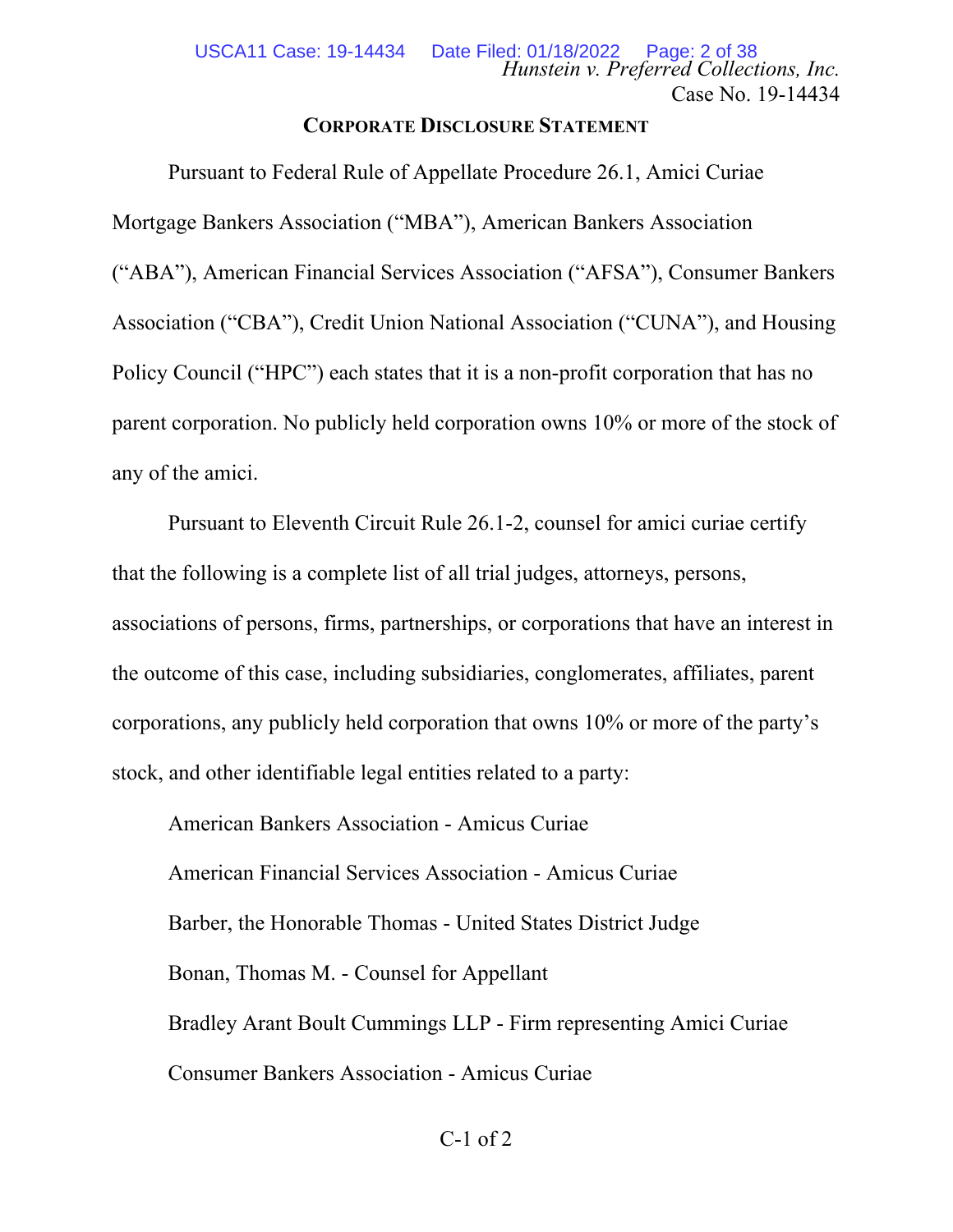*Hunstein v. Preferred Collections, Inc.* Case No. 19-14434 USCA11 Case: 19-14434 Date Filed: 01/18/2022 Page: 3 of 38

Credit Union National Association- Amicus Curiae

Chastain, R. Aaron - Counsel for Amici Curiae

Goldberg, Phillip R. - Principal Attorney at Seraph Legal P.A.

Hunstein, Richard - Appellant

Housing Policy Council- Amicus Curiae

Mortgage Bankers Association - Amicus Curiae

Parsley, Stephen C. - Counsel for Amici Curiae

Preferred Collection and Management, Inc. - Appellee

Skadden, Arps, Slate, Meagher & Flom LLP - Firm representing Appellee

Solomon, Ginsberg & Vigh, P.A. - Firm representing Appellee

Seraph Legal P.A. - Firm representing Appellant

Vigh, Robert A. - Counsel for Appellee

Respectfully submitted,

/s/ R. Aaron Chastain R. Aaron Chastain Stephen C. Parsley BRADLEY ARANT BOULT CUMMINGS LLP One Federal Place 1819 Fifth Avenue North Birmingham, AL 35203-2104 Telephone: (205) 521-8000 Facsimile: (205) 521-8800 *Attorneys for Amici Curiae*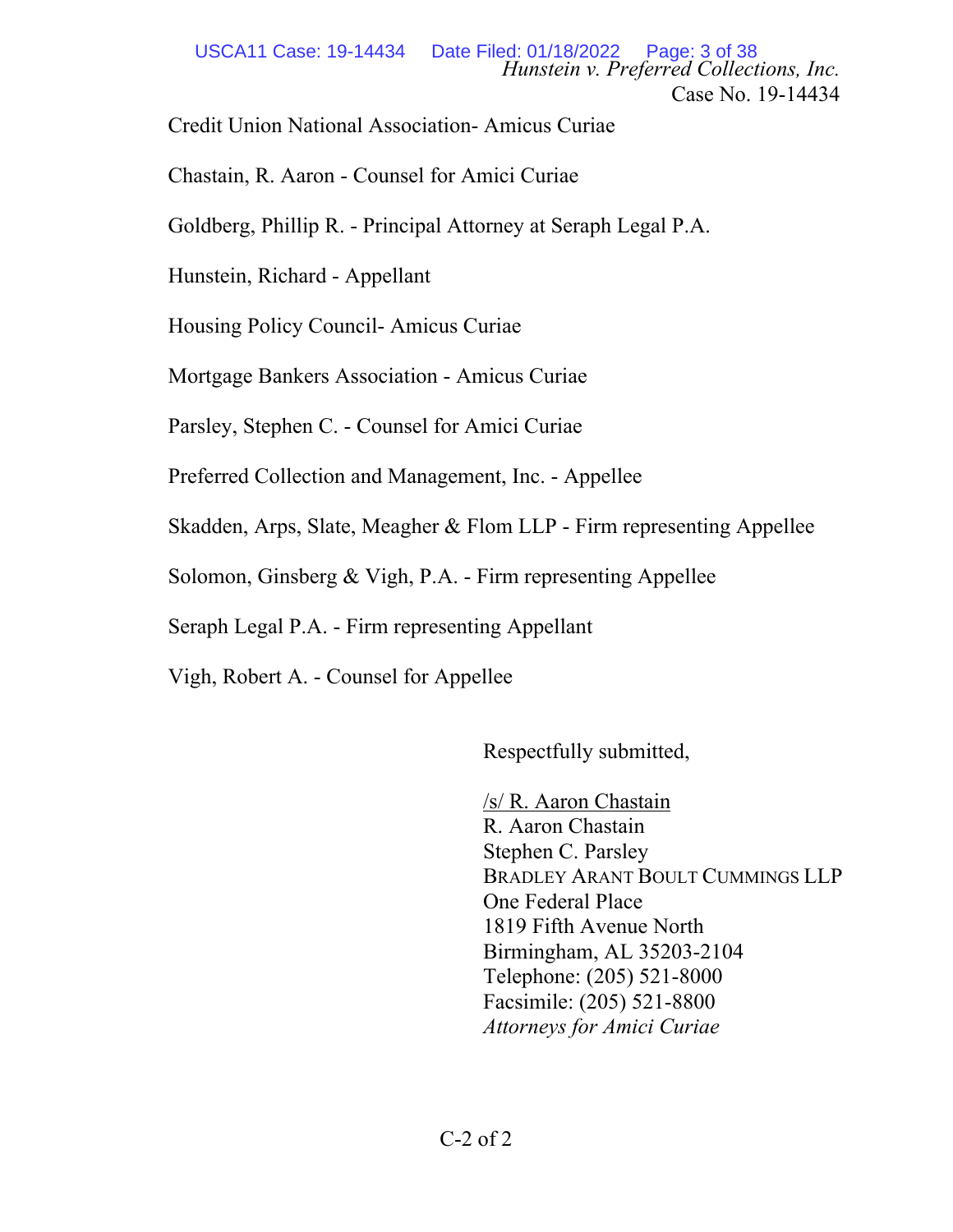## **TABLE OF CONTENTS**

| I.  |           |                                                                                                                       |  |
|-----|-----------|-----------------------------------------------------------------------------------------------------------------------|--|
|     | A.        | TransUnion forecloses Hunstein's argument that he has                                                                 |  |
|     | <b>B.</b> | The Eleventh Circuit's decisions in Trichell and Muransky                                                             |  |
| II. |           | Hunstein's Construction of Section 1692c(b) Renders it an                                                             |  |
|     | A.        | Strict scrutiny applies to content-based regulation of                                                                |  |
|     | <b>B.</b> | Hunstein's reading of Section 1692c(b) fails strict scrutiny                                                          |  |
|     | $C$ .     | Hunstein's reading of Section 1692c(b) would also fail                                                                |  |
|     | D.        | The Court should employ the constitutional doubt canon and<br>adopt an interpretation of Section 1692c(b) that avoids |  |
|     |           |                                                                                                                       |  |
|     |           |                                                                                                                       |  |
|     |           |                                                                                                                       |  |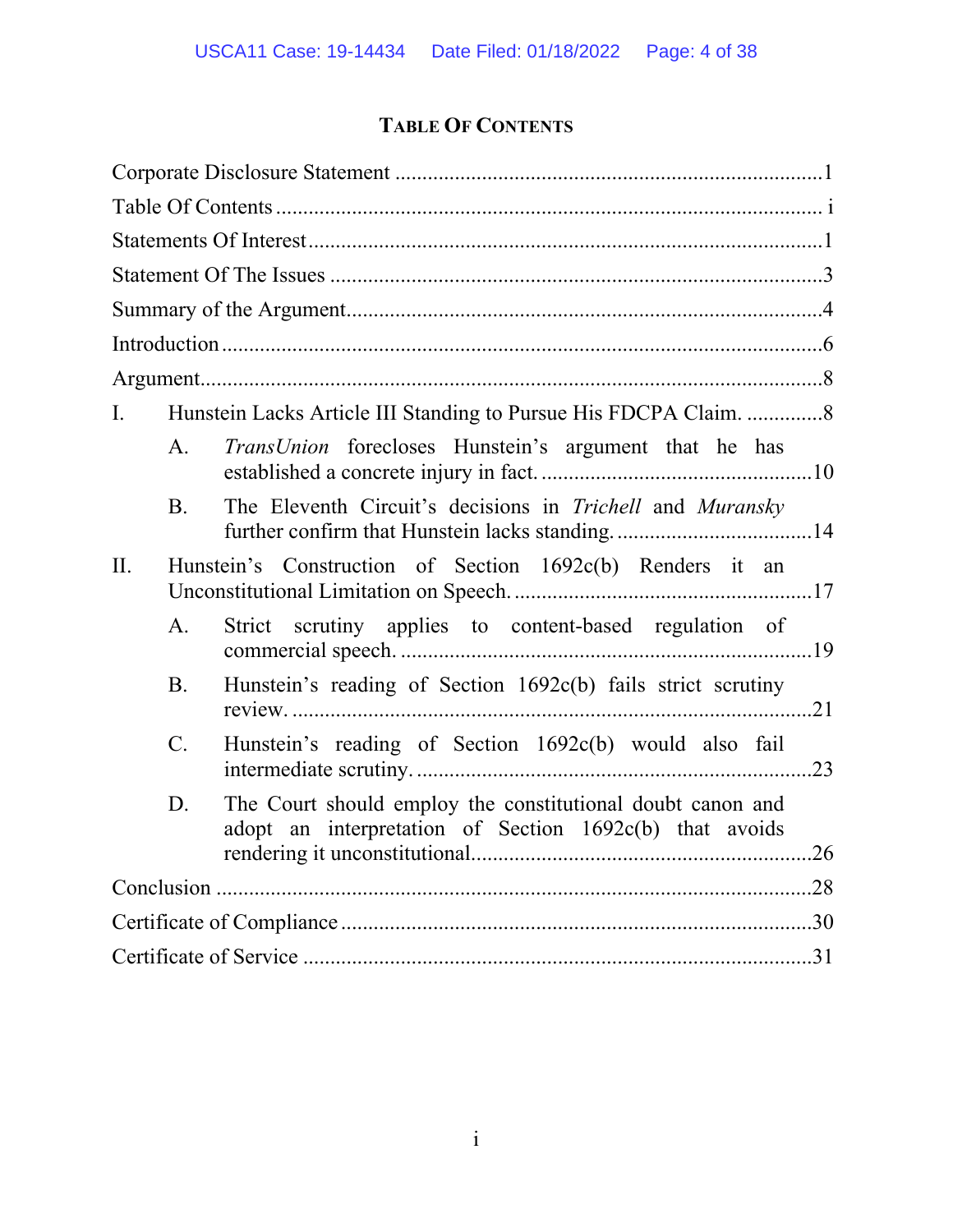## **TABLE OF AUTHORITIES**

## **Page(s)**

## **Cases**

| ACA Int'l v. Healey,                                         |
|--------------------------------------------------------------|
| Barr v. American Association of Political Consultants, Inc., |
| Bonner v. City of Prichard,                                  |
| Cent. Hudson Gas & Elec. Corp. v. Pub. Serv. Comm'n,         |
| Equal Emp't Opp. Comm'n v. Sw. Baptist Theological Seminary, |
| Free Speech Coal., Inc. v. Att'y Gen. U.S.,                  |
| Gomez v. United States,                                      |
| Int'l Outdoor v. City of Troy,                               |
| L.D. Mgmt. Co. v. Gray,                                      |
| Lujan v. Defs. of Wildlife,                                  |
| Mack v. Delta Air Lines, Inc.,                               |
| McCullen v. Coakley,                                         |
| Muransky v. Godiva Chocolatier, Inc.,                        |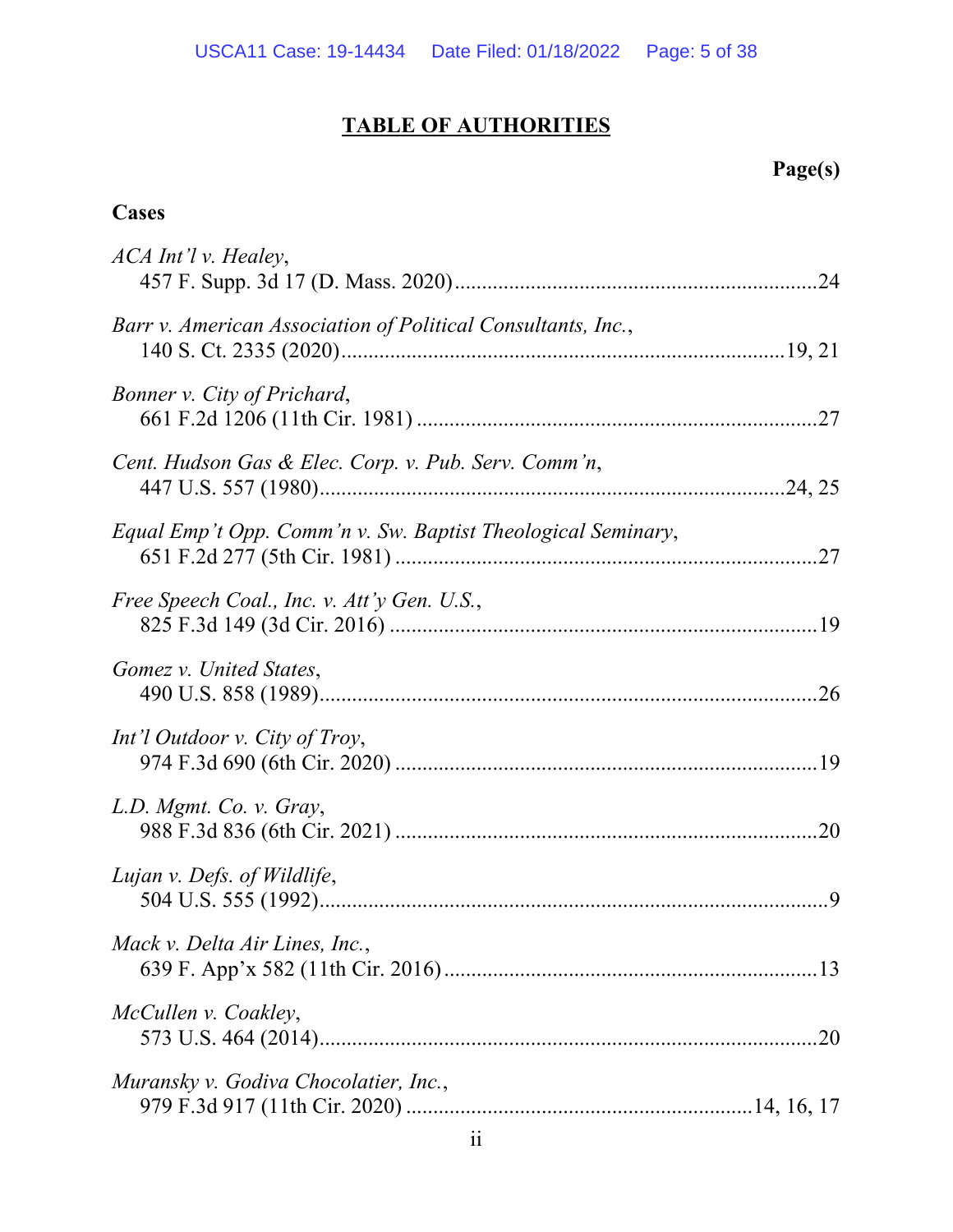## USCA11 Case: 19-14434 Date Filed: 01/18/2022 Page: 6 of 38

| Nat'l Parks Conservation Ass'n v. Norton,    |
|----------------------------------------------|
| Nicklaw v. Citimortgage, Inc.,               |
| NLRB v. Catholic Bishop of Chicago,          |
| Otto v. City of Boca Raton,                  |
| Police Dep't of Chicago v. Mosley,           |
| Reed v. Town of Gilbert,                     |
| Spokeo, Inc. v. Robins,                      |
| Telescope Media Grp. v. Lucero,              |
| TransUnion LLC v. Ramirez,                   |
| Trichell v. Midland Credit Management, Inc., |
| United States v. Edge Broad. Co.,            |
| <b>Statutes</b>                              |
|                                              |
|                                              |
|                                              |
|                                              |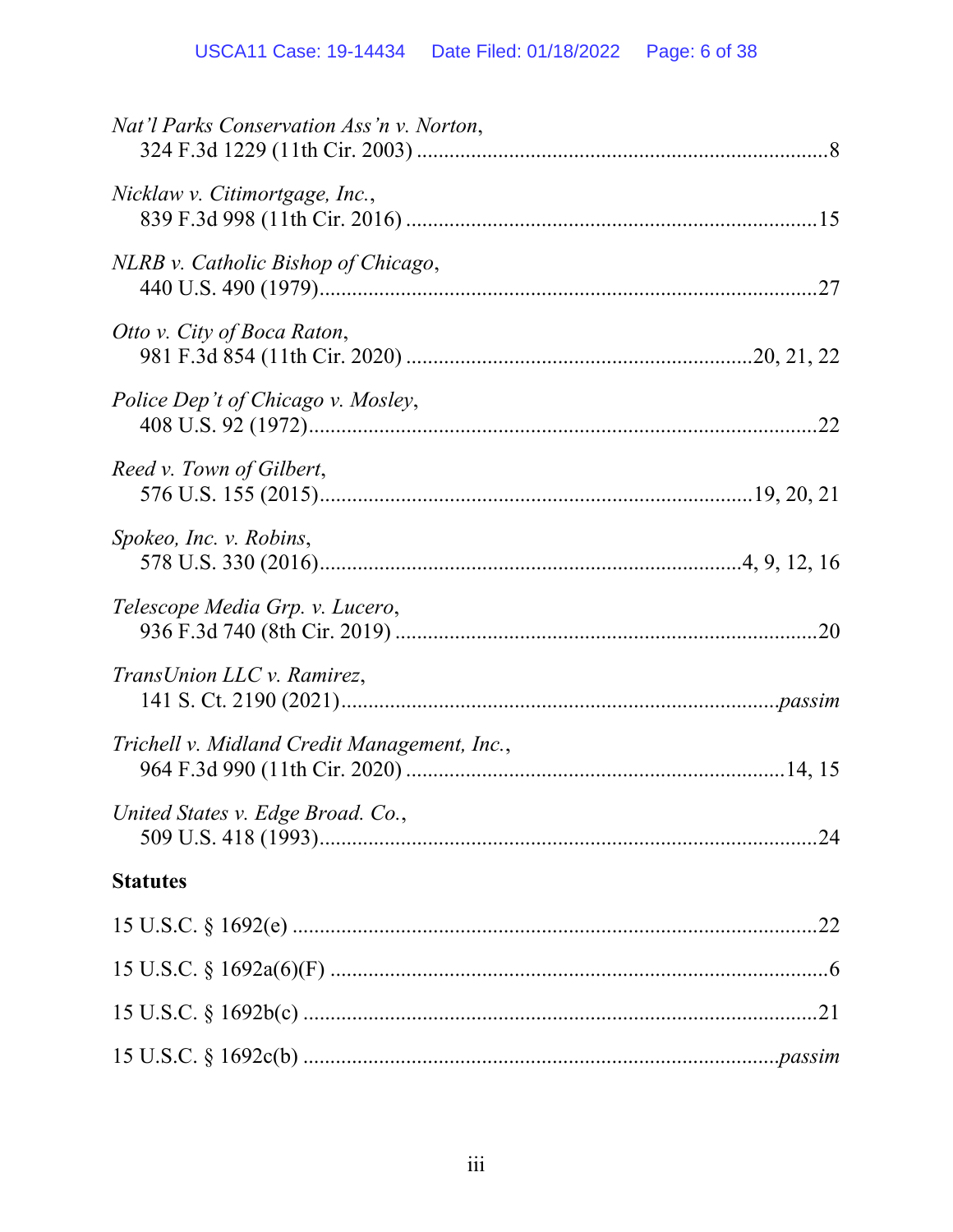## **Other Authorities**

|                                                                                                                | .25 |
|----------------------------------------------------------------------------------------------------------------|-----|
|                                                                                                                |     |
|                                                                                                                | .25 |
|                                                                                                                |     |
| Debt Collection Practices Act: Hearing on H.R. 11969 Before the H.                                             |     |
| S. Rep. No. 95-382, reprinted at 1977 U.S. Code Cong. & Admin.                                                 |     |
| N.Y., Staff Report No. 814 (May 2017), Available at<br>https://www.newyorkfed.org/medialibrary/media/research/ |     |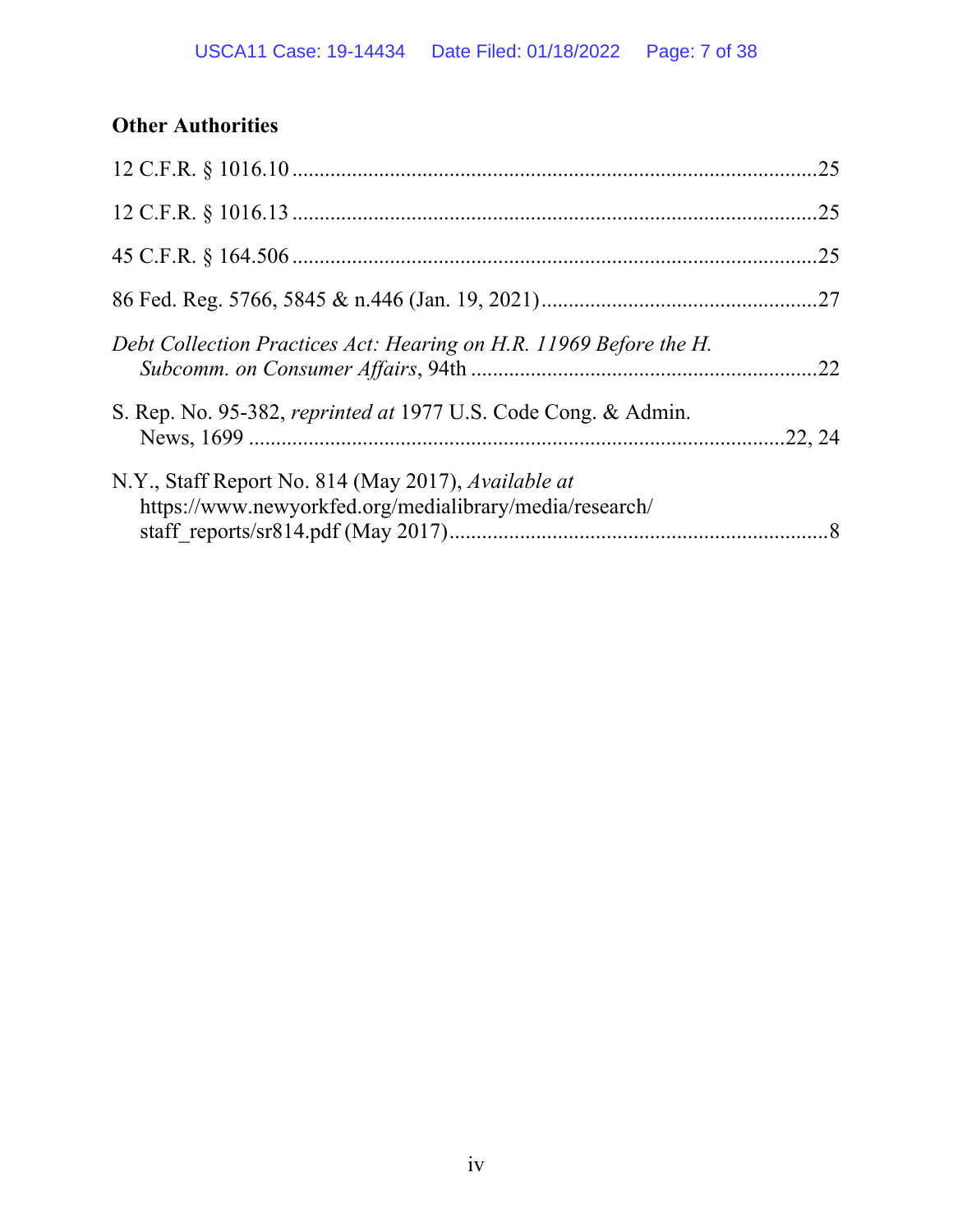### **Statements Of Interest<sup>1</sup>**

MBA is the national association representing the real estate finance industry, an industry that employs more than 390,000 people in virtually every community in the country. Its membership of more than 2,000 companies includes all elements of real estate finance: independent mortgage banks, mortgage brokers, commercial banks, thrifts, REITs, Wall Street conduits, life insurance companies, credit unions, and others in the mortgage lending field. For additional information, visit MBA's website: www.mba.org.

ABA is the principal national trade association of the financial services industry in the United States with members in all fifty states. For more information, visit https://www.aba.com/.

AFSA, founded in 1916, is the national trade association for the consumer credit industry, protecting access to credit and consumer choice. For more information, visit https://afsaonline.org/.

CBA is the only member-driven trade association focused exclusively on retail banking. CBA members operate in all 50 states, serve more than 150 million Americans, and hold two thirds of the country's total depository assets. For more information, visit https://www.consumerbankers.com/.

<sup>&</sup>lt;sup>1</sup> For clarity, the listed amici curiae are collectively called the "Financial Industry Amici."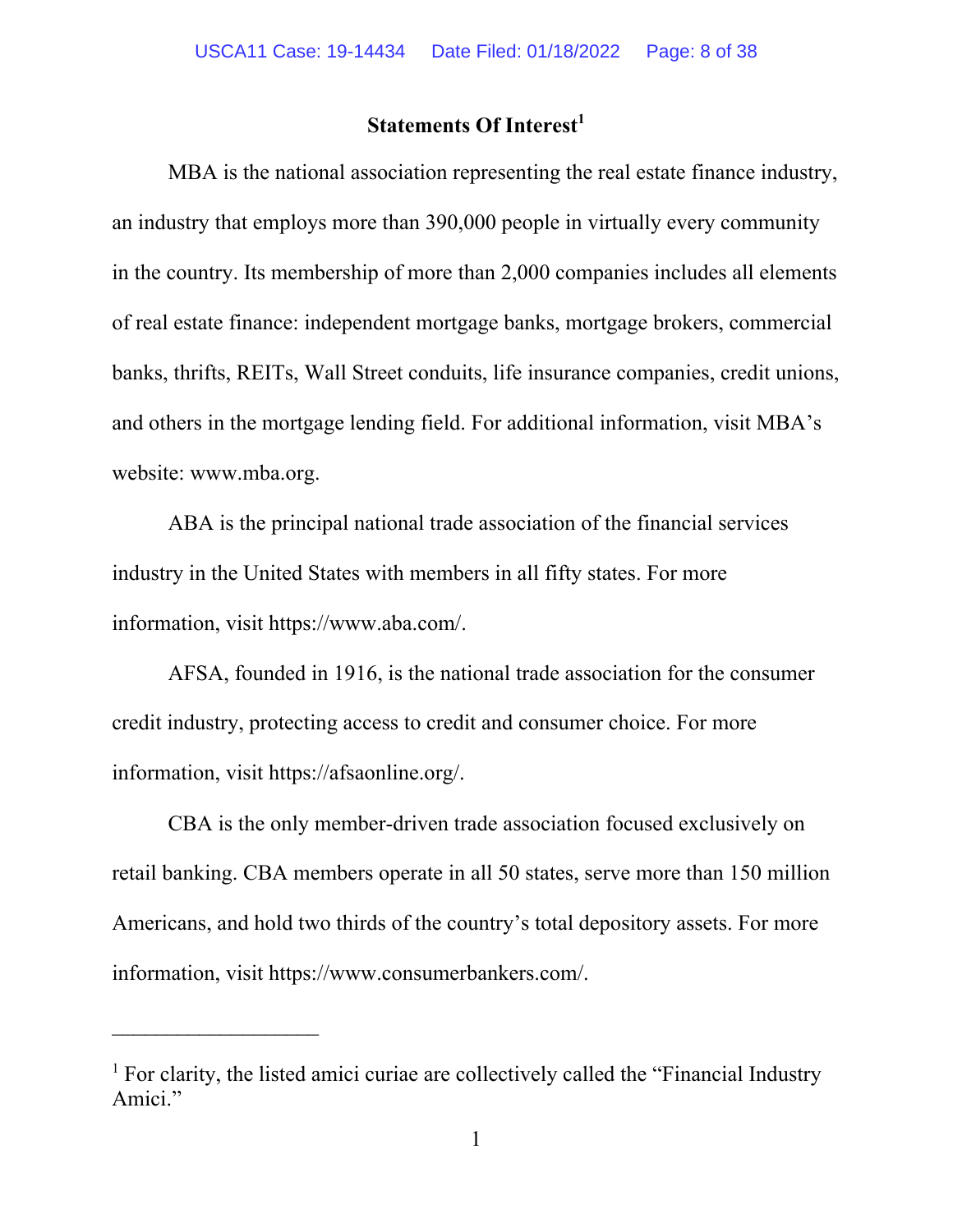#### USCA11 Case: 19-14434 Date Filed: 01/18/2022 Page: 9 of 38

CUNA is the largest trade association in the United States serving America's credit unions. For more information, visit https://www.cuna.org/.

HPC is a trade association comprised of the leading national mortgage lenders and servicers, mortgage and title insurers, and technology and data companies. For more information, visit www.housingpolicycouncil.org.

No counsel for a party authored this brief in whole or in part, and no counsel or party made a monetary contribution to fund preparation or submission of this brief. No person other than foregoing amici curiae and their counsel made a monetary contribution to this brief's preparation or submission.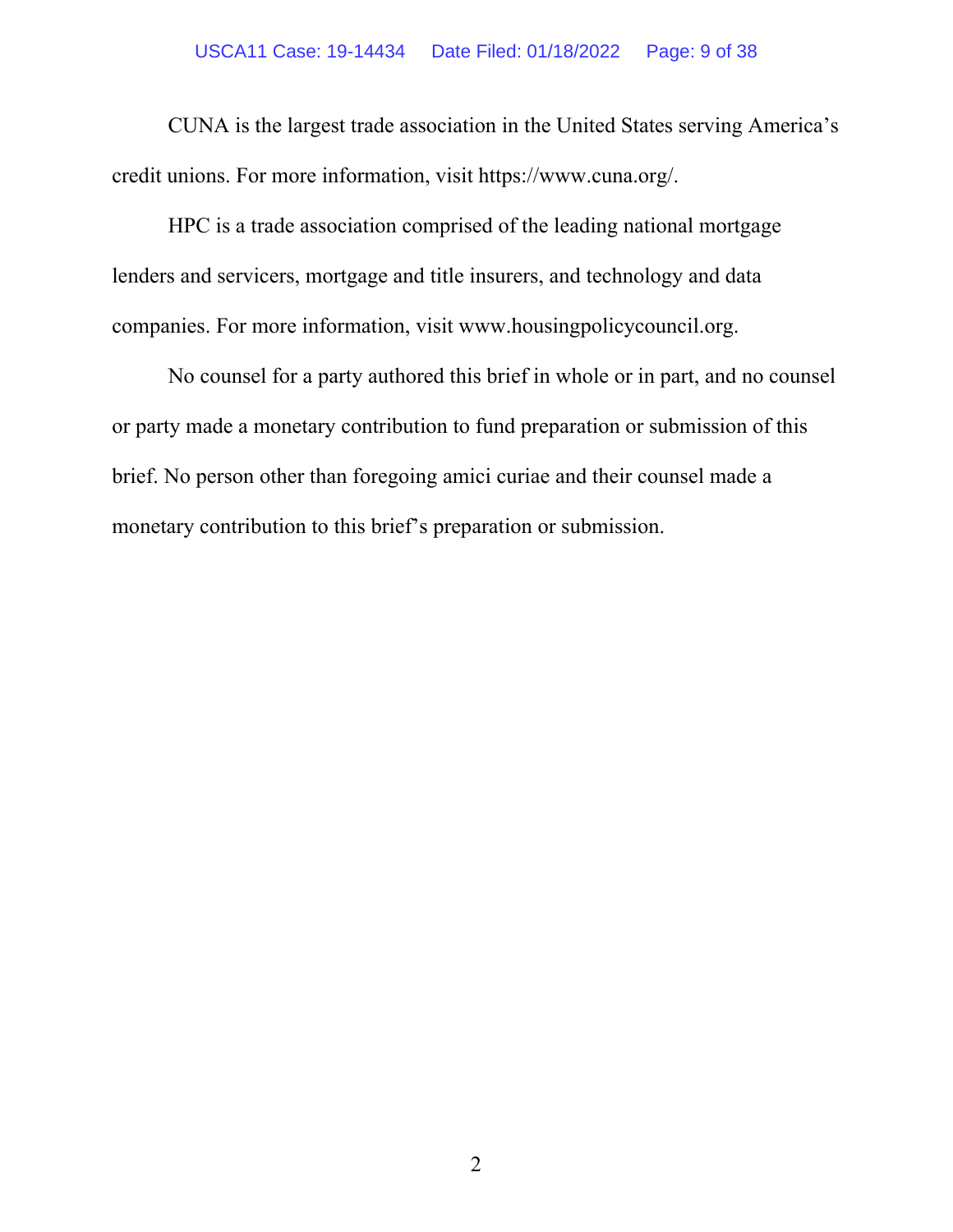## **Statement Of The Issues**

I. Whether the appeal should be dismissed for lack of subject-matter jurisdiction due to Hunstein's failure to allege a concrete injury for purposes of Article III?

II. In the alternative, whether the Court should adopt an interpretation of Section 1692c(b) that avoids rendering it unconstitutional under the First Amendment by imposing overly broad restrictions on the free speech rights of FDCPA "debt collectors" that are not the least restrictive means for achieving the congressional purpose behind the statute?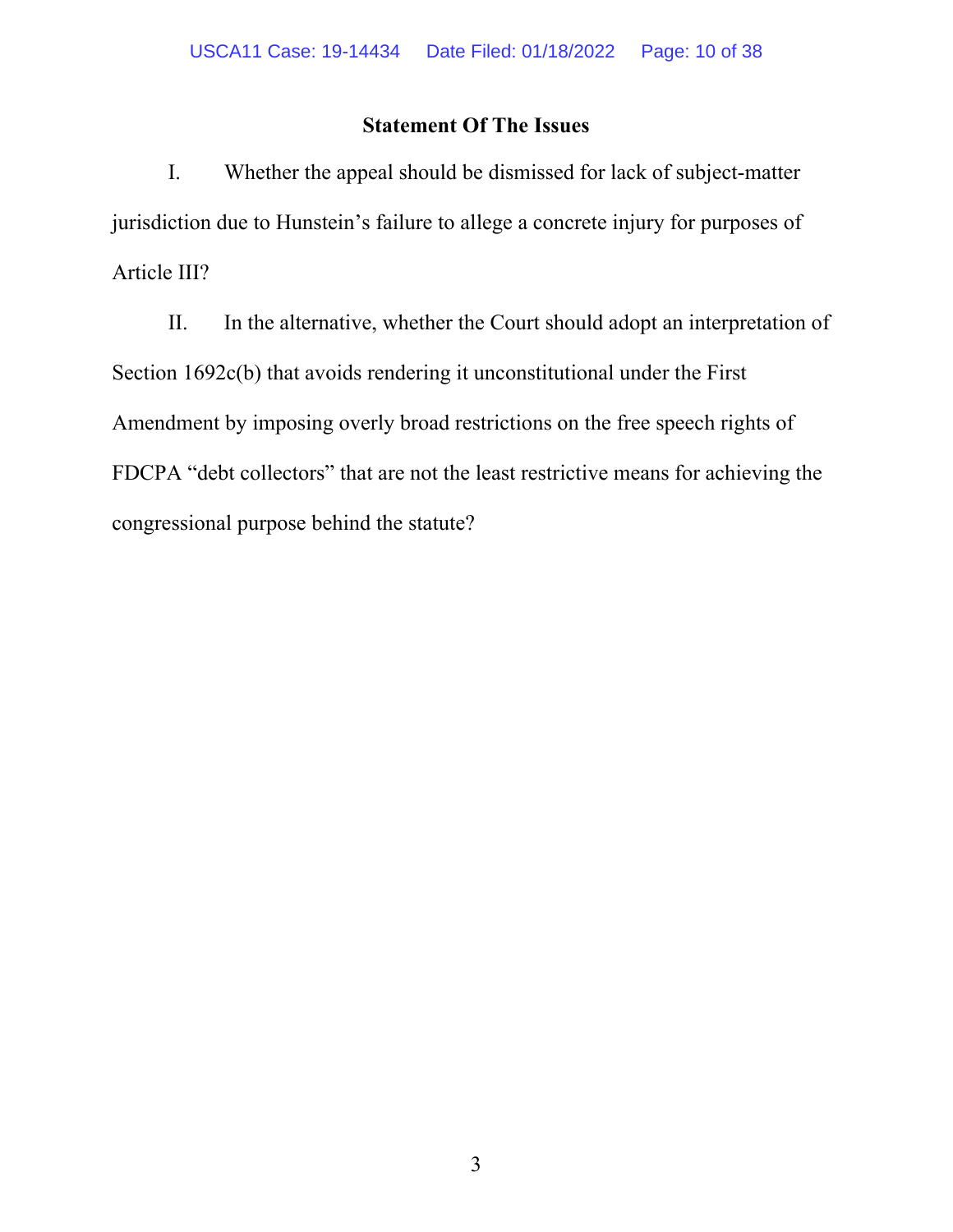#### **SUMMARY OF THE ARGUMENT**

This is a case that presents two issues of critical importance to the financial services industry.

*First*, has Appellant Richard Hunstein ("Hunstein") established an injury in fact that would provide this Court with Article III jurisdiction by alleging a mere statutory violation of the Fair Debt Collection Practices ("FDCPA") that has no analog to a common law tort? The answer is no.

In *TransUnion LLC v. Ramirez*, 141 S. Ct. 2190 (2021), the United States Supreme Court reaffirmed the rule stated in *Spokeo, Inc. v. Robins*, 578 U.S. 330 (2016), that in order to bring suit in federal court, a plaintiff must "allege an injury that is both concrete *and* particularized." *Id.* at 334 (emphasis in original) (internal quotation marks and citation omitted). Hunstein's complaint does not fit the bill. Hunstein brought this lawsuit challenging a *private* disclosure of information from Preferred Collection and Management Services (a "debt collector" under the FDCPA) to its agent CompuMail, the vendor hired to prepare a dunning letter. Hunstein suffered no sort of harm analogous to the common law torts of *public* disclosure of private facts. Without a harm that "has traditionally been regarded as providing a basis for lawsuit in English or American courts," *id*. at 341, Hunstein lacks an injury in fact, and this appeal should be dismissed for that reason.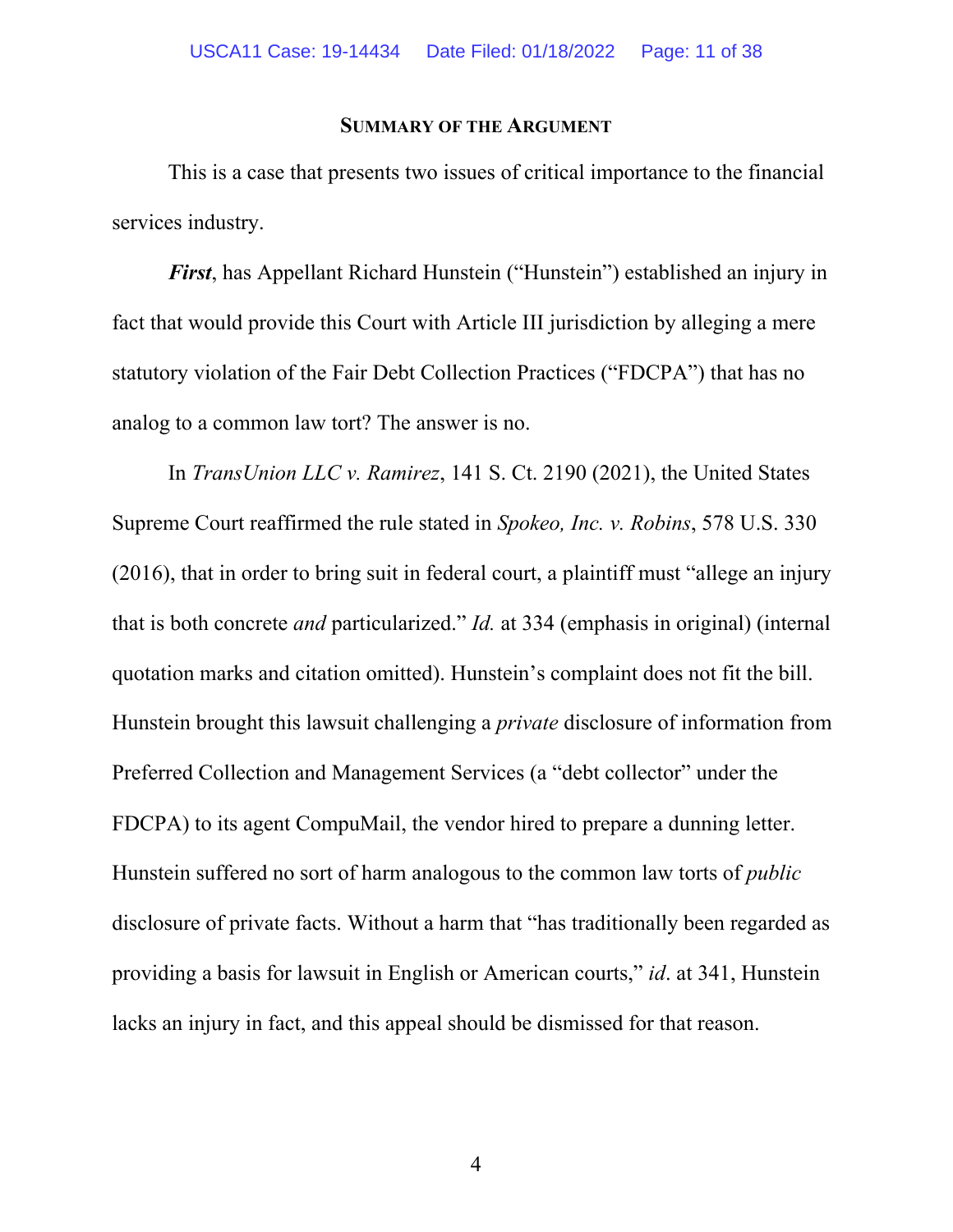#### USCA11 Case: 19-14434 Date Filed: 01/18/2022 Page: 12 of 38

**Second**, if the Court reaches the merits, then it must decide whether to adopt Hunstein's expansive reading of Section 1692c(b) as prohibiting all communications by a debt collector "with reference to" or "concern[ing]" a debt including a private business communication between the debt collector and its agent. *See* Panel Sub. Op. at 34 (quotation omitted). Hunstein's expansive reading should be rejected, as it contravenes the congressional intent behind the enactment of the FDCPA, a contextual reading of the statute, and years of common law addressing principles of agency.

Moreover, Hunstein's reading of Section 1692c(b) would render the statute unconstitutional under the First Amendment. Under Hunstein's proposed reading—an interpretation adopted in the panel's since-vacated substitute opinion—Section 1692c(b) is a content-based regulation on speech that is not at all tailored, much less *narrowly* tailored, to achieve the stated congressional purpose behind the statute. As the panel expressly acknowledged in its substitute opinion, its reading does "not purchase much in the way of 'real' consumer privacy," and the consequences are not "particularly sensible or desirable." Panel Sub. Op. at 42- 43. That speaks for itself: a statute that outlaws a wide swath of speech, without materially benefitting consumer privacy, is not narrowly tailored. This was not the congressional purpose behind the enactment of Section 1692c(b), and nothing in the statute compels such an inappropriately literal reading.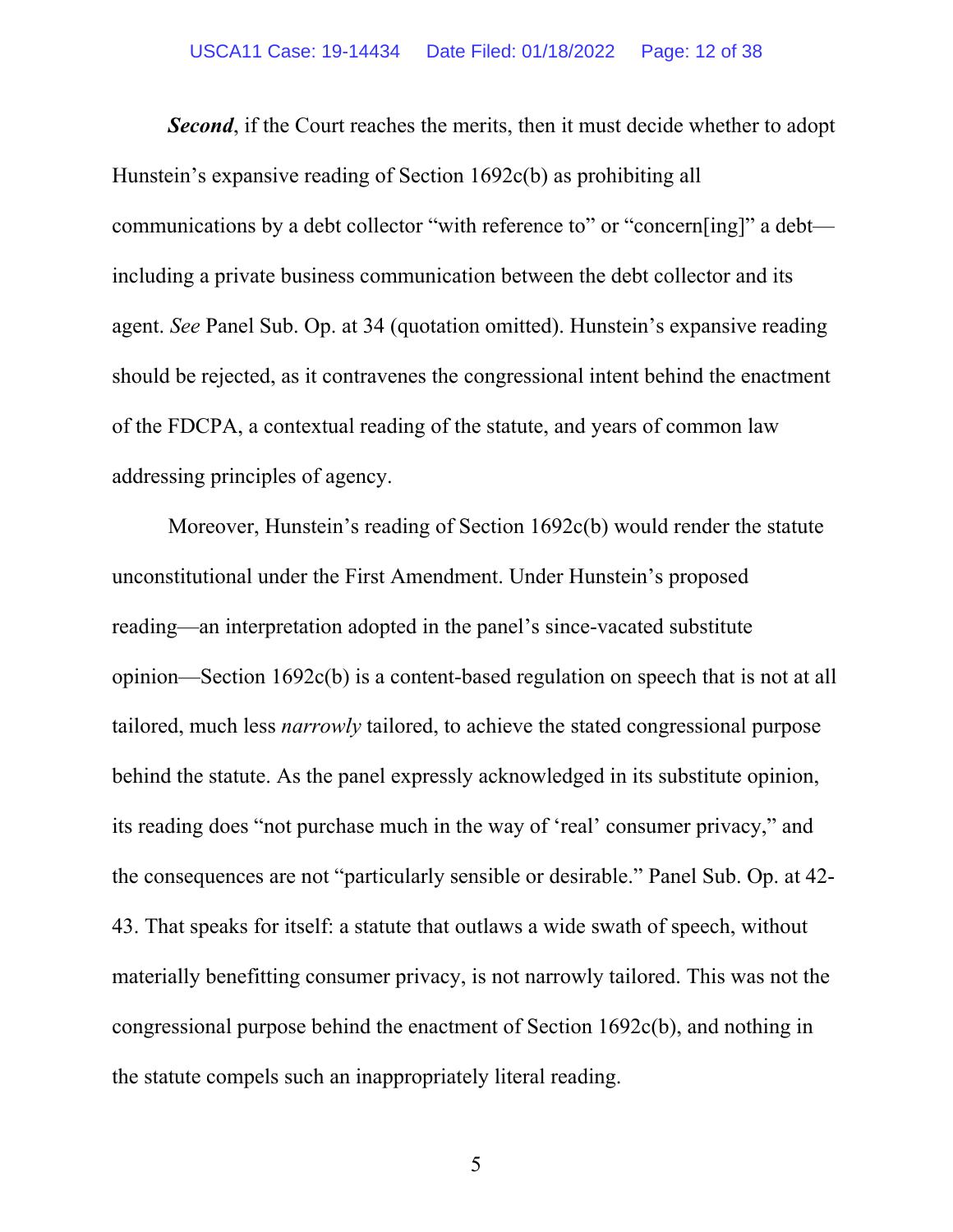#### **INTRODUCTION**

FDCPA compliance issues demand the attention of a wide range of financial institutions that deal with many forms of consumer debt. That is true because the FDCPA does not just apply to third-party debt collection firms. The statute's broad definition of "debt collector" encompasses servicers of consumer and mortgage loans that do not acquire ownership of the underlying debt but acquire servicing rights after the loan is in default. *See* 15 U.S.C. § 1692a(6)(F). Mortgage servicing companies acquire servicing rights to portfolios of loans without acquiring ownership—and defaulted debt comprises some fraction of those portfolios, making those servicing companies FDCPA "debt collectors" for those loans. Moreover, some state laws take the FDCPA's substantive requirements and apply them to first-party creditors, a group that is not covered by the FDCPA.

The wide reach of the FDCPA means that an interpretation of the statute can have wide-ranging consequences. And here, Hunstein's expansive interpretation of Section 1692c(b) promises catastrophic consequences for consumers and communities. National loan servicers rely on vendors to perform difficult tasks associated with contacting consumers in delinquency or default. In large part, the vendor-performed tasks were designed with pro-consumer goals, such as preventing foreclosure, limiting property abandonment and blight, minimizing costs, and preventing lapses in tax payments and property insurance coverage.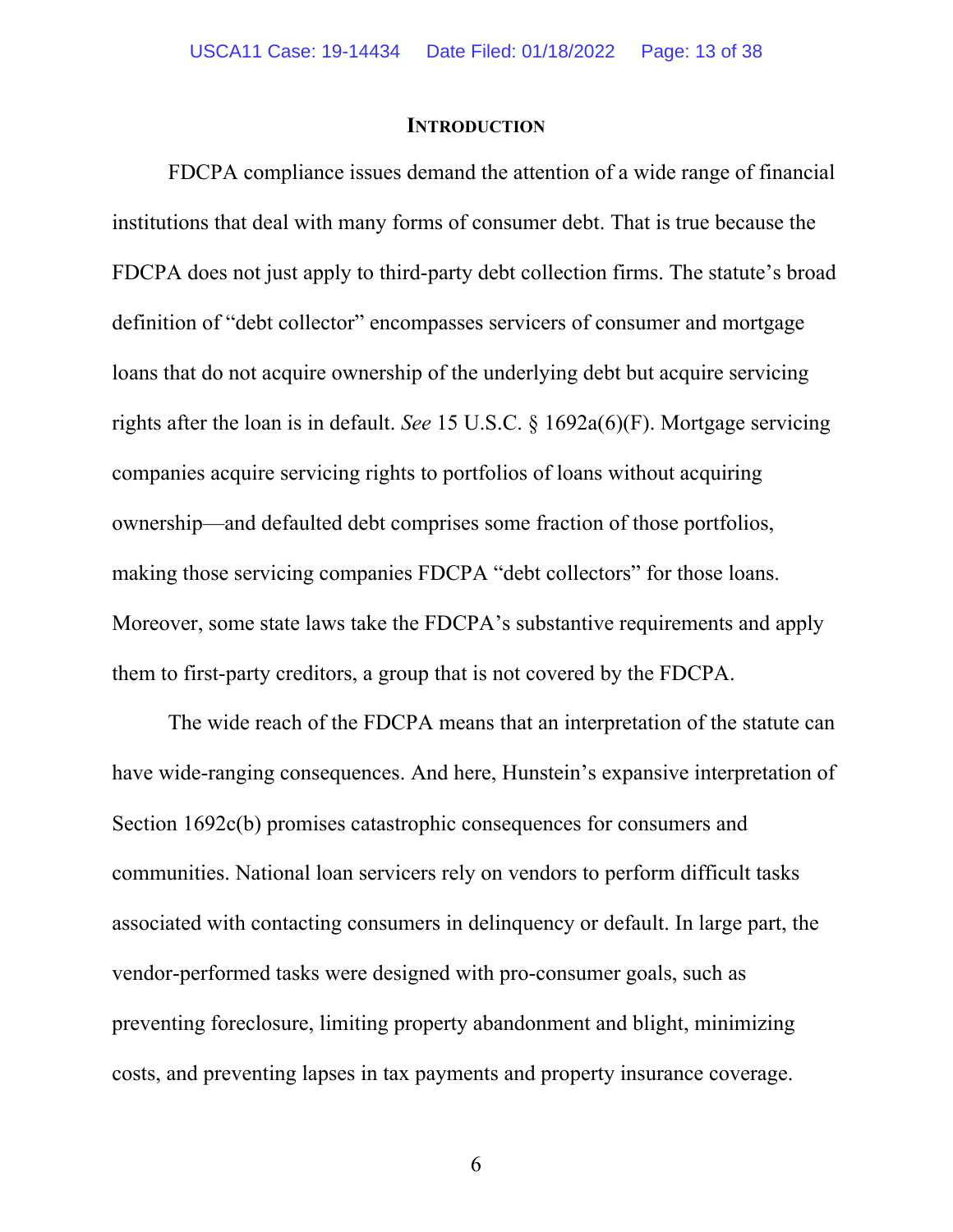#### USCA11 Case: 19-14434 Date Filed: 01/18/2022 Page: 14 of 38

Given the significant liability that can arise from the failure to pursue these goals in compliance with federal and state regulations, vendors' expertise in these areas is critical to servicers' operations.

Hunstein's reading of Section 1692c(b) throws all these well-established and reasonable business practices into doubt, as it jeopardizes the viability of the loan servicing industry's longstanding reliance on vendors to promote compliance with existing law. Loan servicers cannot adjust their use of vendors on a loan-by-loan basis; instead, the FDCPA imposes a regulatory floor that applies to the loan servicers' entire servicing portfolio. Practically speaking, that means for all consumer and mortgage loans, loan servicers will have to reconsider whether they can engage other parties such as housing counselors, tax-and-insurance monitoring services, and property maintenance companies without violating the FDCPA.

Hunstein's reading of Section 1692c(b) also harms consumers by increasing credit costs and restricting access to financing. Under Hunstein's interpretation, Section 1692c(b) severely restricts loan servicers' and debt collectors' ability to service loans and collect debts by prohibiting them from employing business partners and vendors. As the Federal Reserve Bank of New York explained, such restrictions on debt collection practices harm creditors and consumers—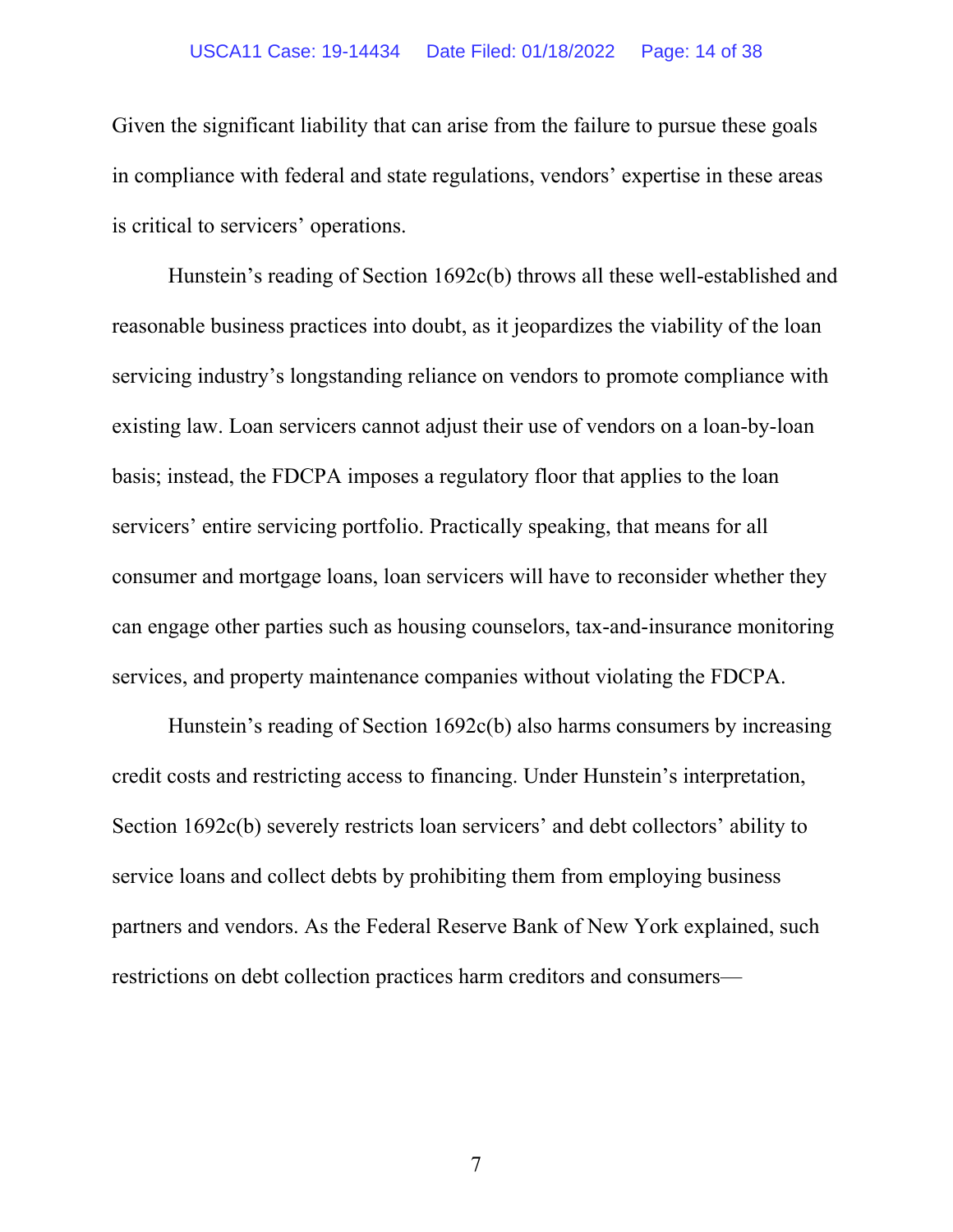particularly consumers who have the greatest need for credit. *See generally* Fed. Rsrv. Bank of N.Y., Staff Report No. 814 (May 2017).<sup>2</sup>

To the extent the *en banc* Court reaches the merits of this case, it should reject Hunstein's interpretation of Section 1692c(b). Instead, as argued by Preferred, the statute should be read in light of basic common law principles and context as not precluding the private communications between a debt collector and its agent. The fundamental principle of constitutional avoidance dictates that result. A contrary reading threatens severe consequences for both the financial services industry and consumers.

#### **ARGUMENT**

### **I. Hunstein Lacks Article III Standing to Pursue His FDCPA Claim.**

This Court should dismiss the appeal and remand with instructions for the district court to dismiss the complaint. As this Court has long recognized, the existence of a "case or controversy" "implicates [this Court's] subject-matter jurisdiction," and thus must be addressed as a "threshold matter" in every case. *Nat'l Parks Conservation Ass'n v. Norton*, 324 F.3d 1229, 1242 (11th Cir. 2003). Hunstein cannot overcome that threshold hurdle here, so his case must be dismissed.

<sup>2</sup> *Available at* https://www.newyorkfed.org/medialibrary/media/research/ staff\_reports/sr814.pdf (May 2017).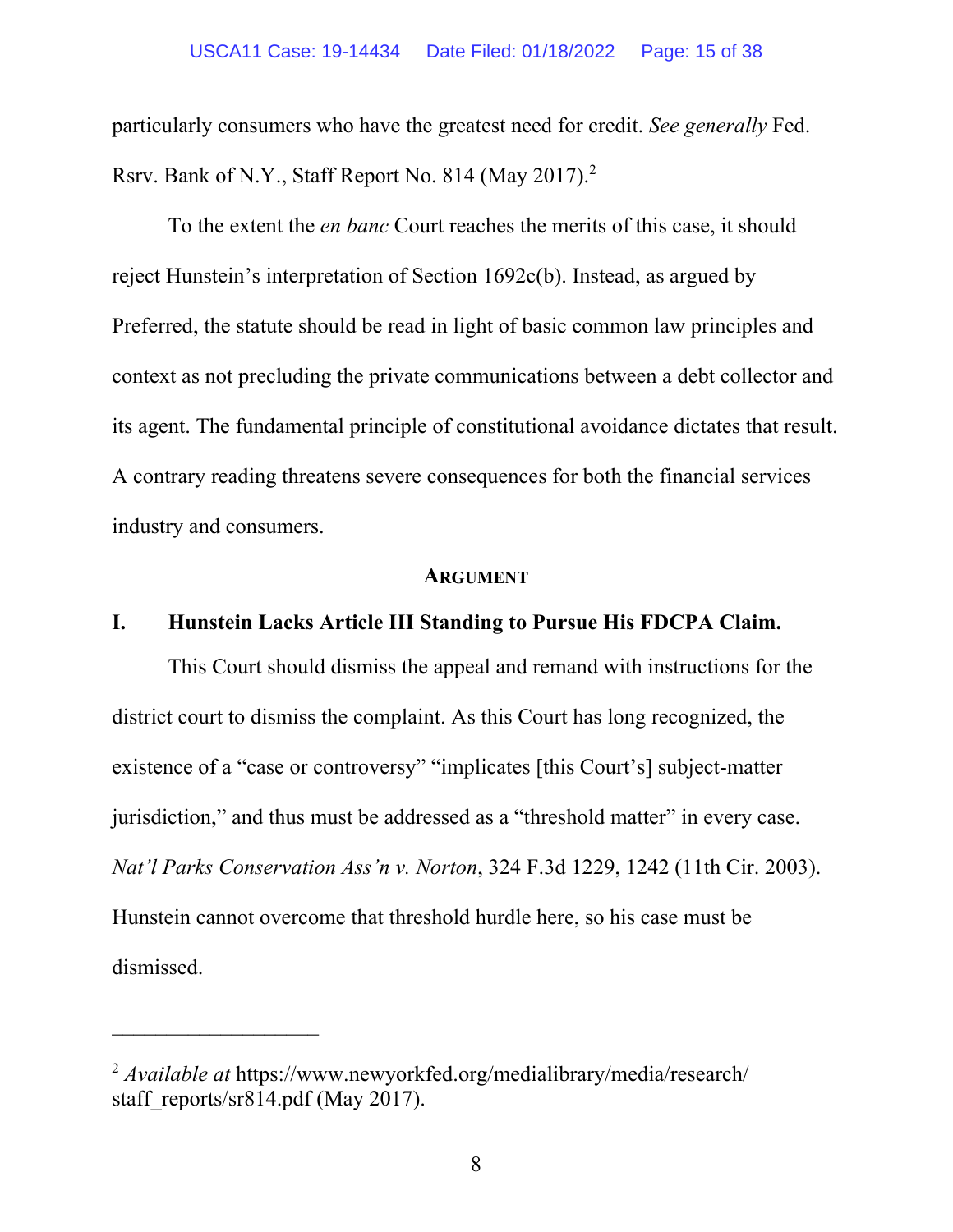#### USCA11 Case: 19-14434 Date Filed: 01/18/2022 Page: 16 of 38

To establish Article III standing, "a plaintiff must show (i) that he suffered an injury in fact that is concrete, particularized, and actual or imminent; (ii) that the injury was likely caused by the defendant; and (iii) that the injury would likely be redressed by judicial relief." *TransUnion*, 141 S. Ct. at 2203 (citing *Lujan v. Defs. of Wildlife*, 504 U.S. 555, 560-61 (1992)).

Hunstein alleges that he has Article III standing because he suffered a concrete, intangible injury-in-fact as a result of Preferred's purported FDCPA violation. When evaluating Article III's concrete-harm requirement, the Supreme Court's opinion in *Spokeo*, 578 U.S. 330, instructs courts to "assess whether the alleged injury to the plaintiff has a 'close relationship' to a harm 'traditionally' recognized as providing a basis for a lawsuit in American courts." *TransUnion*, 141 S. Ct. at 2203 (quoting *Spokeo*, 578 U.S. at 341).

Here, Hunstein argues that Preferred's allegedly wrongful dissemination of his personal information to a letter vendor is analogous to the common law tort of public disclosure of private facts. The Supreme Court's recent decision in *TransUnion* undermines this argument. Furthermore, *TransUnion* is consistent with earlier Eleventh Circuit precedent, which similarly requires a closer fit between a common law tort and statutory violation than Hunstein has demonstrated here. Because Hunstein has not alleged anything more than a purported violation of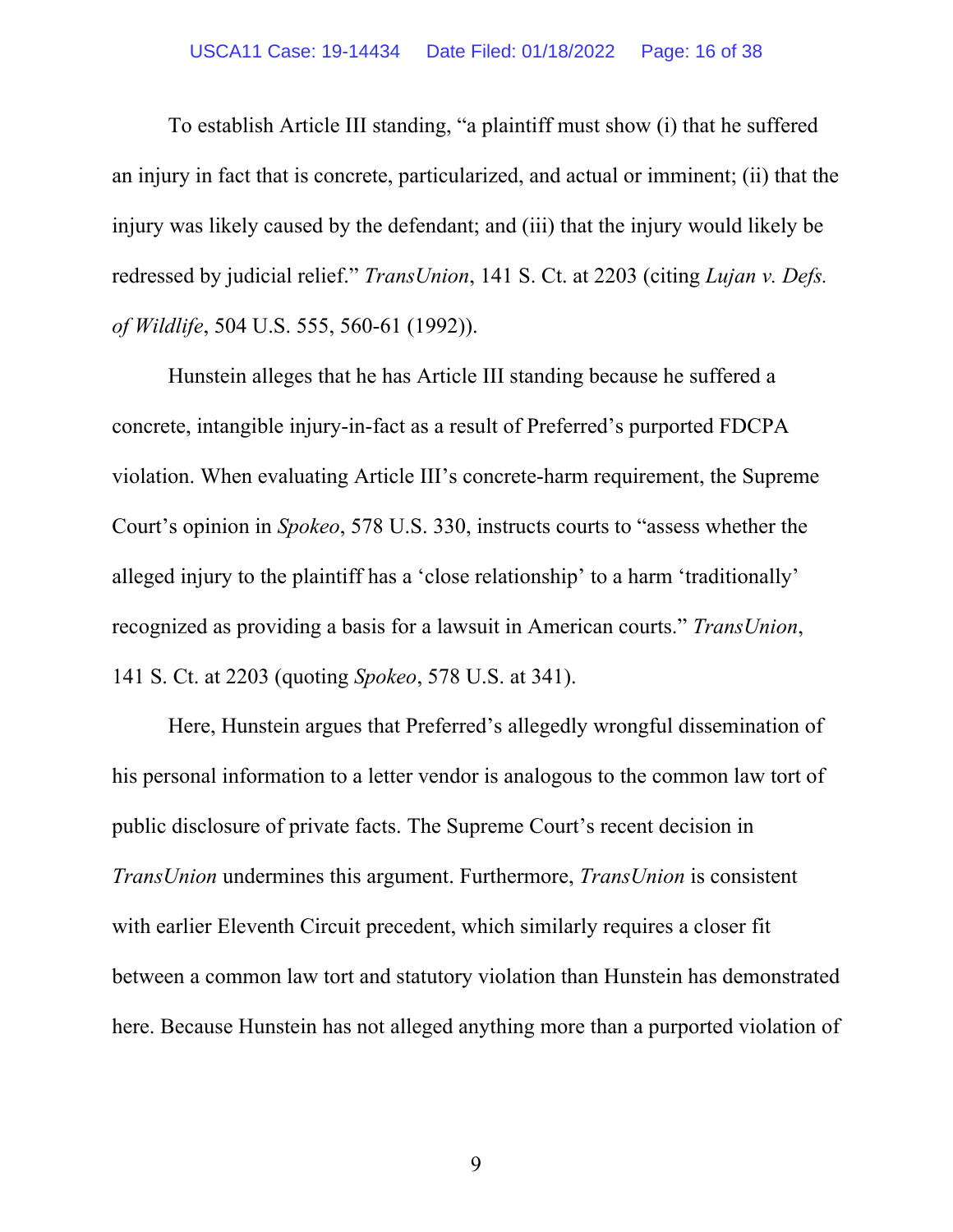statute—rather than a concrete injury in fact—he does not have Article III standing.

## **A.** *TransUnion* **forecloses Hunstein's argument that he has established a concrete injury in fact.**

*TransUnion* involved a class of over 8,000 individuals alleging that TransUnion, a credit reporting agency, violated the Fair Credit Reporting Act ("FCRA") by "fail[ing] to use reasonable procedures to ensure the accuracy of their credit files." *TransUnion*, 141 S. Ct. at 2200. In 2002, TransUnion began using an add-on product called the "OFAC Name Screen Alert." *Id.* at 2201. "OFAC" stands for the Treasury Department's "Office of Foreign Assets Control," which "maintains a list of specially designated nationals who threaten America's national security," including "terrorists, drug traffickers, or other serious criminals." *Id.* (internal quotation marks and citation omitted). The purpose of the add-on was to alert businesses if they were transacting with someone on the OFAC list, as doing so is generally unlawful. *Id*. TransUnion's system, however, had a notable flaw—it would flag individuals as a "potential match" based solely on whether their first and last names corresponded to a name on OFAC's list. *Id.* This led to thousands of false-positive identifications—named plaintiff Sergio Ramirez, for example, was erroneously flagged as a "potential match" when trying to purchase a car. *Id.*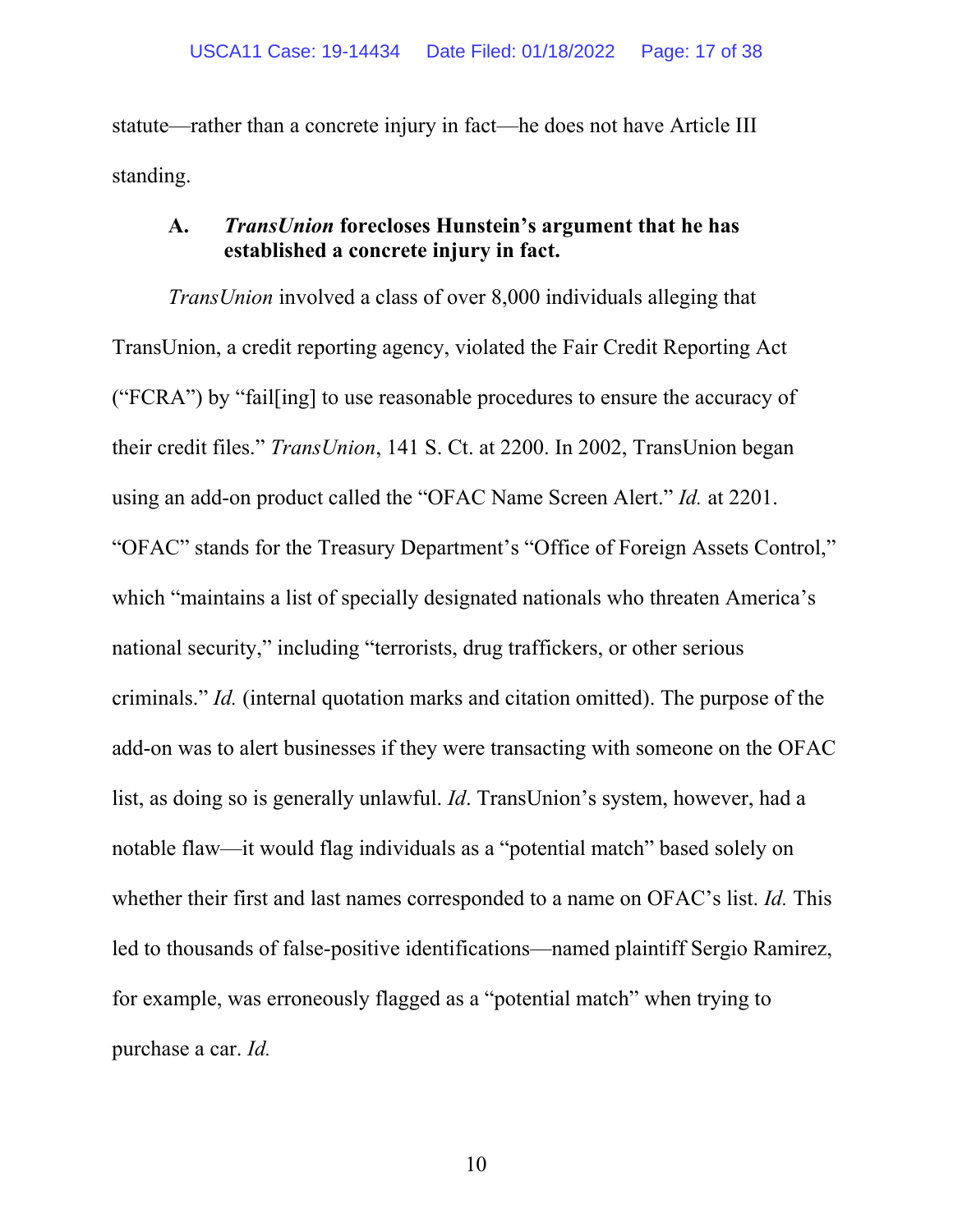After the plaintiffs obtained a favorable judgment in the trial court and the Ninth Circuit affirmed, the Supreme Court granted certiorari to decide whether the class had Article III standing. *Id.* at 2203. The crux of its analysis focused on whether the plaintiffs established an "injury in fact." *Id.* at 2204. In cases involving statutory violations, "[o]nly those plaintiffs who have been *concretely harmed* by a defendant's statutory violation may sue that private defendant over that violation in federal court"—a statutory violation alone is not a sufficient "injury in fact." *Id.* at 2205 (emphasis in original). Otherwise, "Congress could authorize virtually any citizen to bring a statutory damages suit against virtually any defendant who violated virtually any federal law," which "would flout constitutional text, history, and precedent." *Id.* at 2206.

To determine whether an individual has been "concretely harmed," the Supreme Court's decision in *Spokeo* instructs courts to use "history and tradition [as] a meaningful guide to the types of cases that Article III empowers federal courts to consider." *Id.* at 2204 (quotation omitted). Specifically, "courts should assess whether the alleged injury to the plaintiff has a 'close relationship' to a harm 'traditionally' recognized as providing a basis for a lawsuit in American courts" in other words, "whether plaintiffs have identified a close historical or commonlaw analogue for their asserted injury." *Id.* Applying *Spokeo*'s standard in *TransUnion*, the Court noted that while "*Spokeo* does not require an exact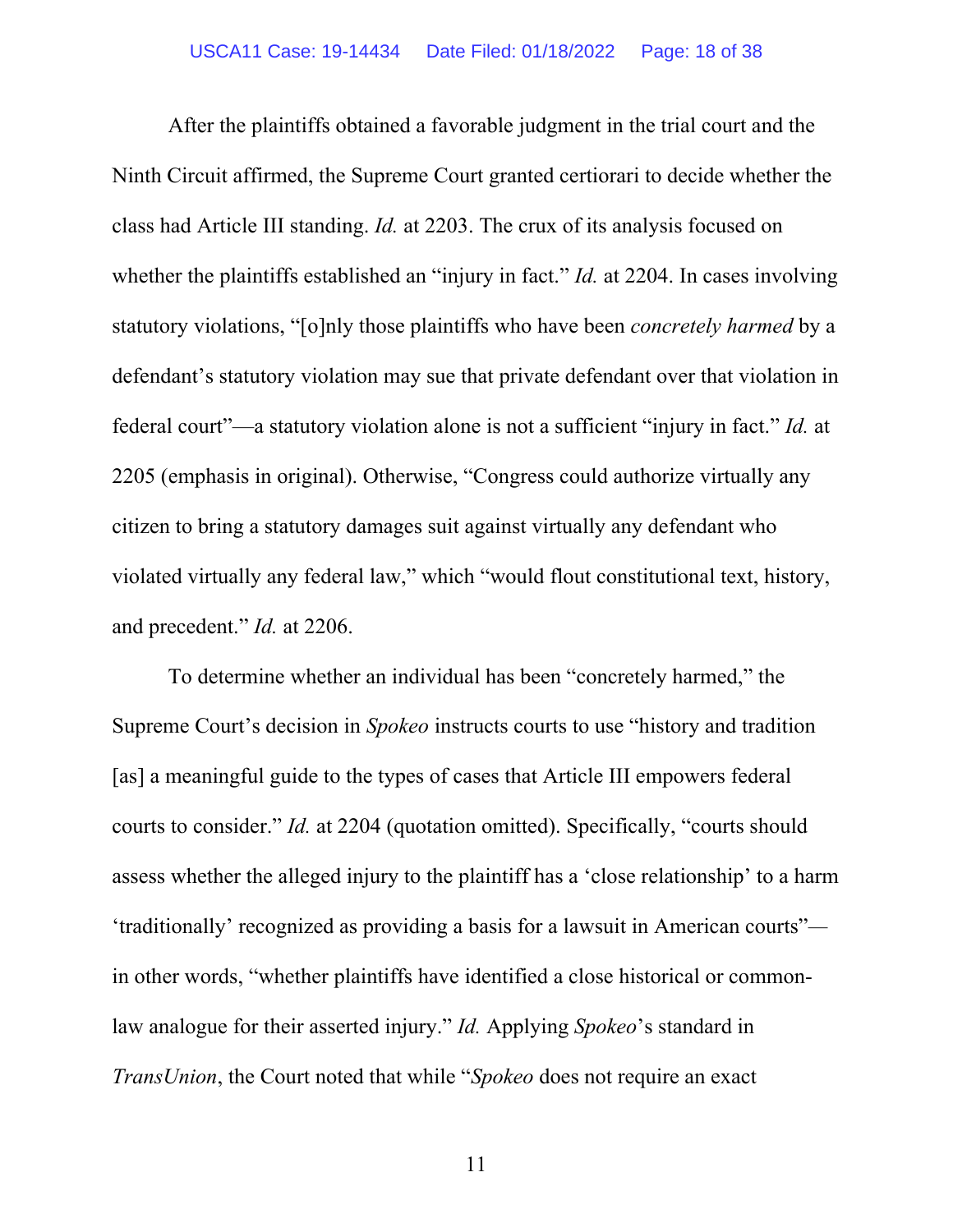#### USCA11 Case: 19-14434 Date Filed: 01/18/2022 Page: 19 of 38

duplicate in American history and tradition," it "is not an open-ended invitation for federal courts to loosen Article III based on contemporary, evolving beliefs about what kinds of suits should be heard in federal courts." *Id.*

As relevant here, "plaintiffs argue[d] that the publication to a third party of a credit report bearing a misleading OFAC alert injure[d] the subject of the report" in a way that "b[ore] a 'close relationship' to a harm traditionally recognized as providing a basis for a lawsuit in American courts—namely, the reputational harm associated with the tort of defamation." *Id.* at 2208 (citing *Spokeo*, 578 U.S. at 341). The Court agreed as to the 1,853 class members who actually had inaccurate credit reports disseminated during the relevant time period. *Id.* at 2208-09. But as to the remaining class members, the court held that "the mere existence of a misleading OFAC alert in [their] internal credit file at TransUnion [did not] constitute[] a concrete injury." *Id.* at 2209. The basis of the tort of defamation focused on a "loss of credit or fame," which necessarily required a showing of "publication of the words." *Id.* (quotation omitted). Here, though, there was no "publication of the words," and "retention of information lawfully obtained, without further disclosure, traditionally has not provided the basis for a lawsuit in American courts." *Id.* Thus, the Court held that "the mere existence of inaccurate information in a database [wa]s insufficient to confer Article III standing." *Id.*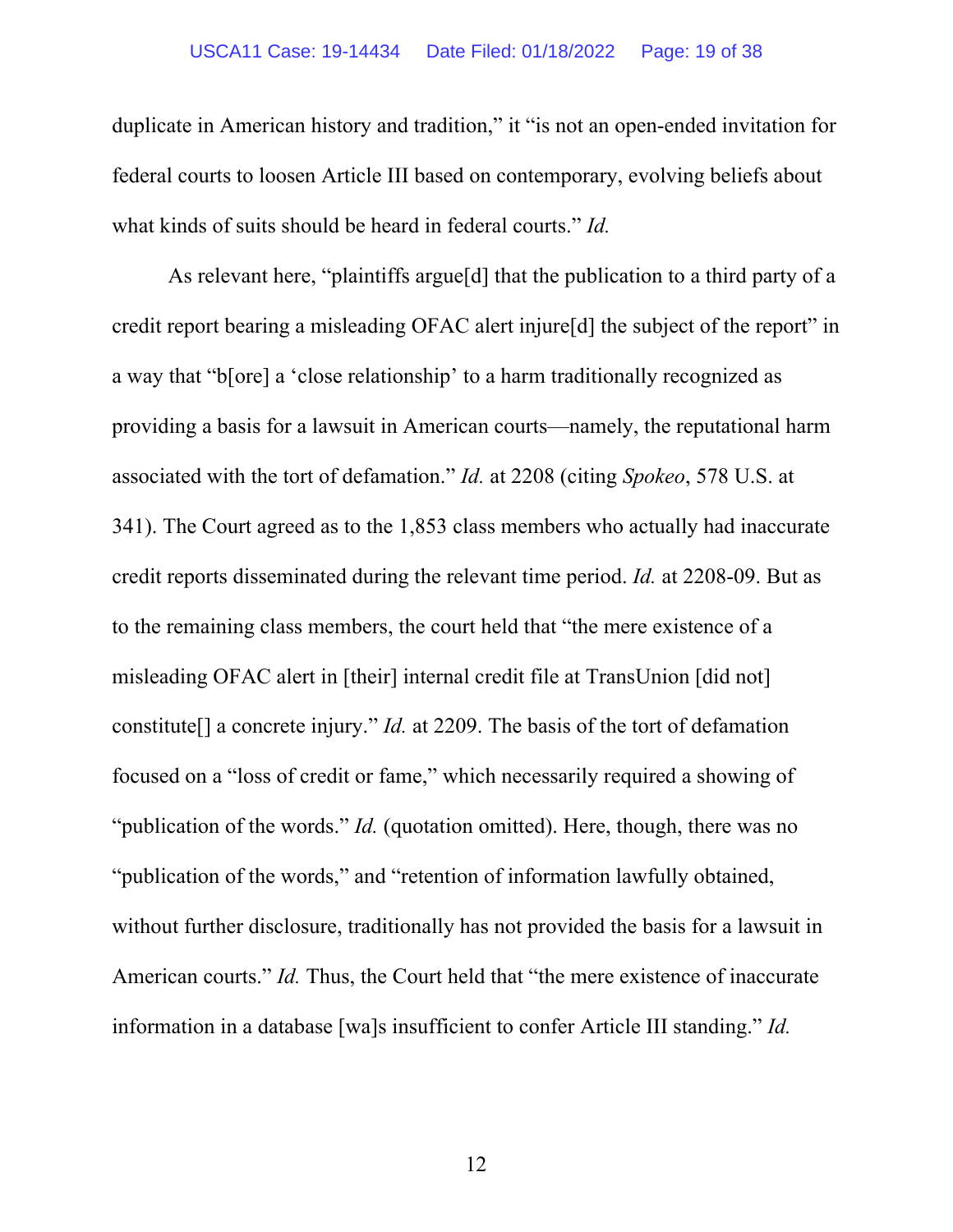Plaintiffs tried to raise a new, alternative argument before the Supreme Court, "that TransUnion 'published' the class members' information internally for example, to employees within TransUnion and to the vendors that printed and sent the mailings that the class members received." *Id.* at 2210 n.6. Although plaintiffs forfeited that argument by not raising it below, the Supreme Court specifically noted that the argument was unavailing. *Id.* The Court stated that "[m]any American courts did not traditionally recognize intra-company disclosures as actionable publications for purposes of the tort of defamation." *Id.* (collecting cases). And lower courts also have not "necessarily recognized *disclosures to printing vendors* as actionable publications." *Id.* (emphasis added) (collecting cases) (citing *Mack v. Delta Air Lines, Inc.*, 639 F. App'x 582, 586 (11th Cir. 2016)). The Court therefore concluded that "plaintiffs' internal publication theory circumvent[ed] a fundamental requirement of an ordinary defamation claim publication—and d[id] not bear a sufficiently 'close relationship' to the traditional defamation tort to qualify for Article III standing." *Id.* 

*TransUnion* dictates the proper standing analysis here. While Hunstein and the panel majority have tried to analogize Preferred's alleged FDCPA violation to the common law tort of "public disclosure of private facts," neither it nor any other common law tort provide a close enough fit for purposes of identifying a concrete injury in fact. As the Supreme Court noted in *TransUnion*, simply transmitting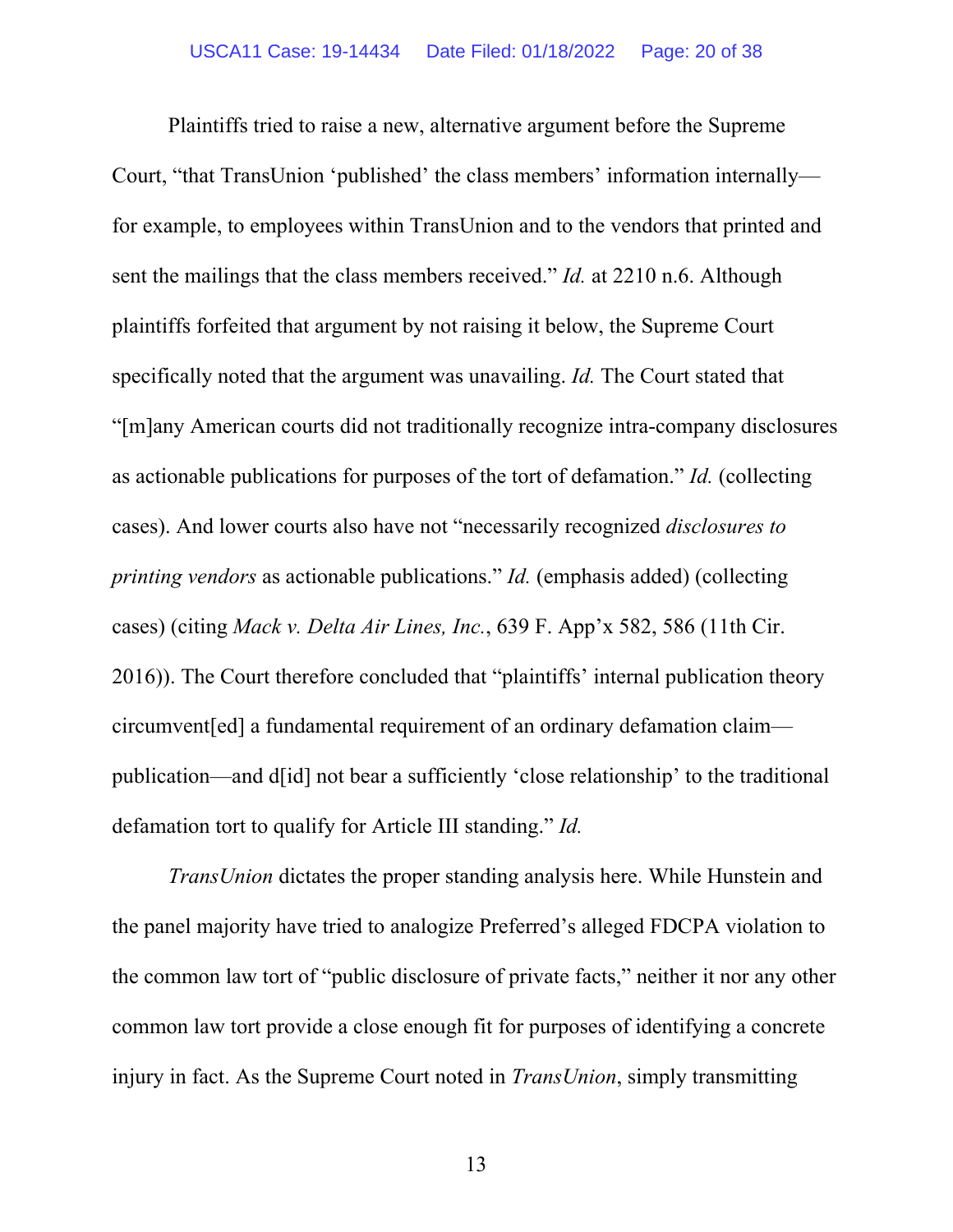information to a printing vendor is not an actionable "publication" under common law. *Id.* Thus, even attempting to analogize "public disclosure of private facts" to the alleged "public disclosure" to a letter vendor here is ill-fated, given that there plainly was nothing "public" in any reasonable sense of the word in the exchange.<sup>3</sup> *TransUnion* makes clear that Hunstein's alleged FDCPA violation would not be actionable under common law; therefore, he lacks Article III standing.

## **B. The Eleventh Circuit's decisions in** *Trichell* **and** *Muransky*  **further confirm that Hunstein lacks standing.**

Not only is Hunstein's argument foreclosed by *TransUnion*, but it also cannot be squared with Eleventh Circuit precedent. Indeed, *Trichell v. Midland Credit Management, Inc.*, 964 F.3d 990 (11th Cir. 2020), and *Muransky v. Godiva Chocolatier, Inc.*, 979 F.3d 917 (11th Cir. 2020) (*en banc*)—cited throughout Hunstein's opening brief—demonstrate that the Eleventh Circuit requires a closer connection between a statutory violation and common-law tort than Hunstein has demonstrated.

First, *Trichell*. There, plaintiffs pursued claims under the FDCPA based on their receipt of allegedly misleading debt-collection letters. 964 F.3d at 994. Notably, though, the plaintiffs did not allege that they were actually misled by the

 $\mathcal{L}_\text{max}$  , where  $\mathcal{L}_\text{max}$ 

<sup>&</sup>lt;sup>3</sup> See Panel Sub. Op., Dissent by Tjoflat, J. at p. 7. ("There was no publicity in this case. The only entity to which Preferred transmitted Hunstein's information was CompuMail. This certainly is not to the public at large.")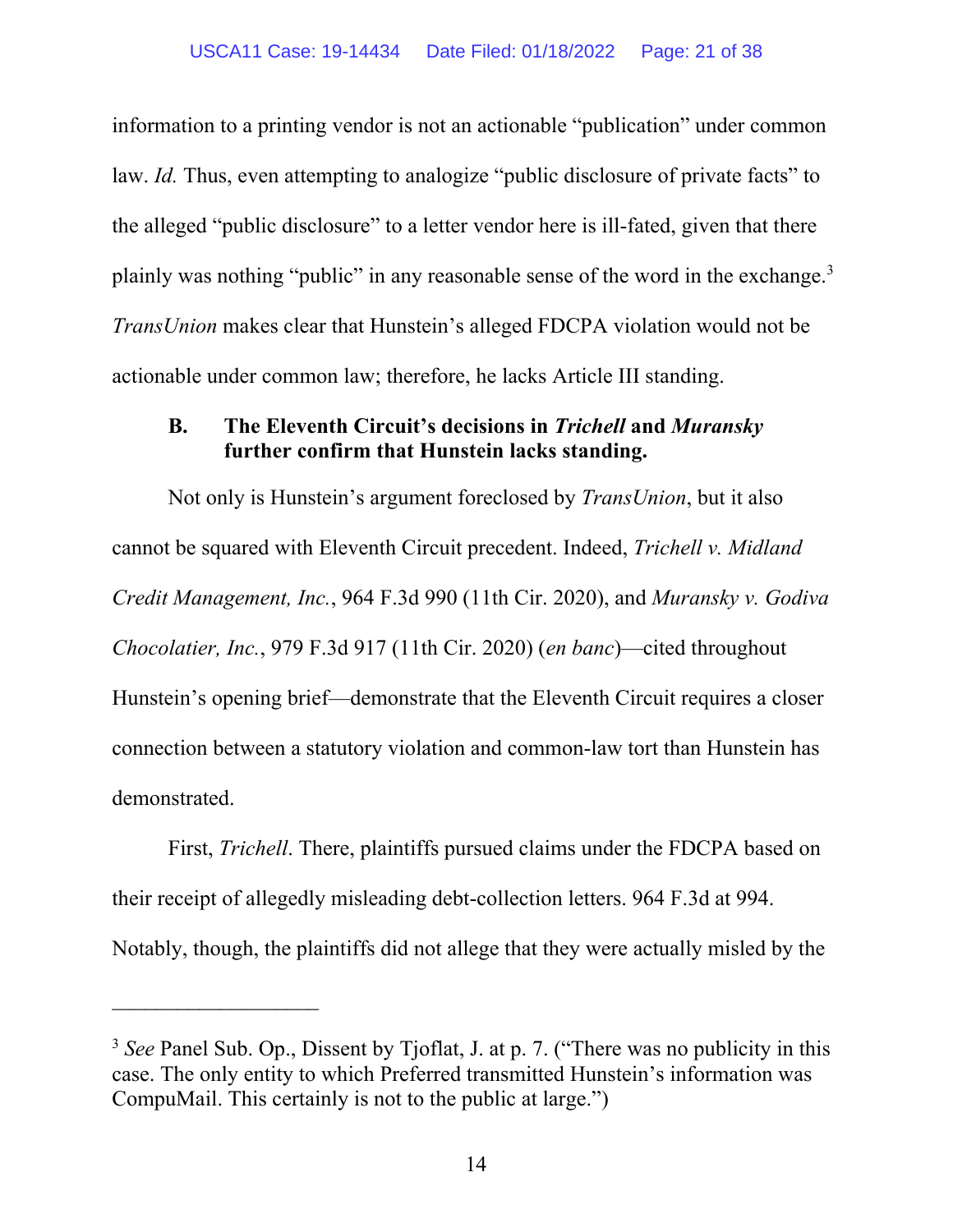letters in any way, but rather "asserted only intangible injuries, in the form of [the] alleged [FDCPA] violations." *Id.* at 994, 997. To determine whether these intangible injuries were sufficiently concrete to support Article III standing, the court looked both to history and the judgment of Congress. The closest common law torts were fraudulent or negligent misrepresentation, but those torts required proof of justifiable reliance, which the *Trichell* plaintiffs could not establish. *Id.* at 998. As a result, this Court concluded that "the common law furnishe[d] no analog to the FDCPA claims asserted." *Id.* at 998. Thus, plaintiffs' claims did not satisfy Article III. *Id.* at 1004; *see also, e.g.*, *Nicklaw v. Citimortgage, Inc.*, 839 F.3d 998, 1003 (11th Cir. 2016) (holding that plaintiff failed to establish standing because he "allege[d] neither a harm nor a material risk of harm that the district court could remedy").

Hunstein's proposed analogy to the tort of public disclosure of private facts is inconsistent with this Court's analysis in *Trichell*. In *Trichell*, this Court rejected the plaintiffs' argument that the misrepresentation-based torts they invoked were analogous to the alleged FDCPA violations at issue, because they could not establish justifiable reliance. Likewise, here—as made clear by *TransUnion*— Preferred's alleged FDCPA violation is not analogous to a common law claim for "public disclosure of private facts," as Hunstein has not established any kind of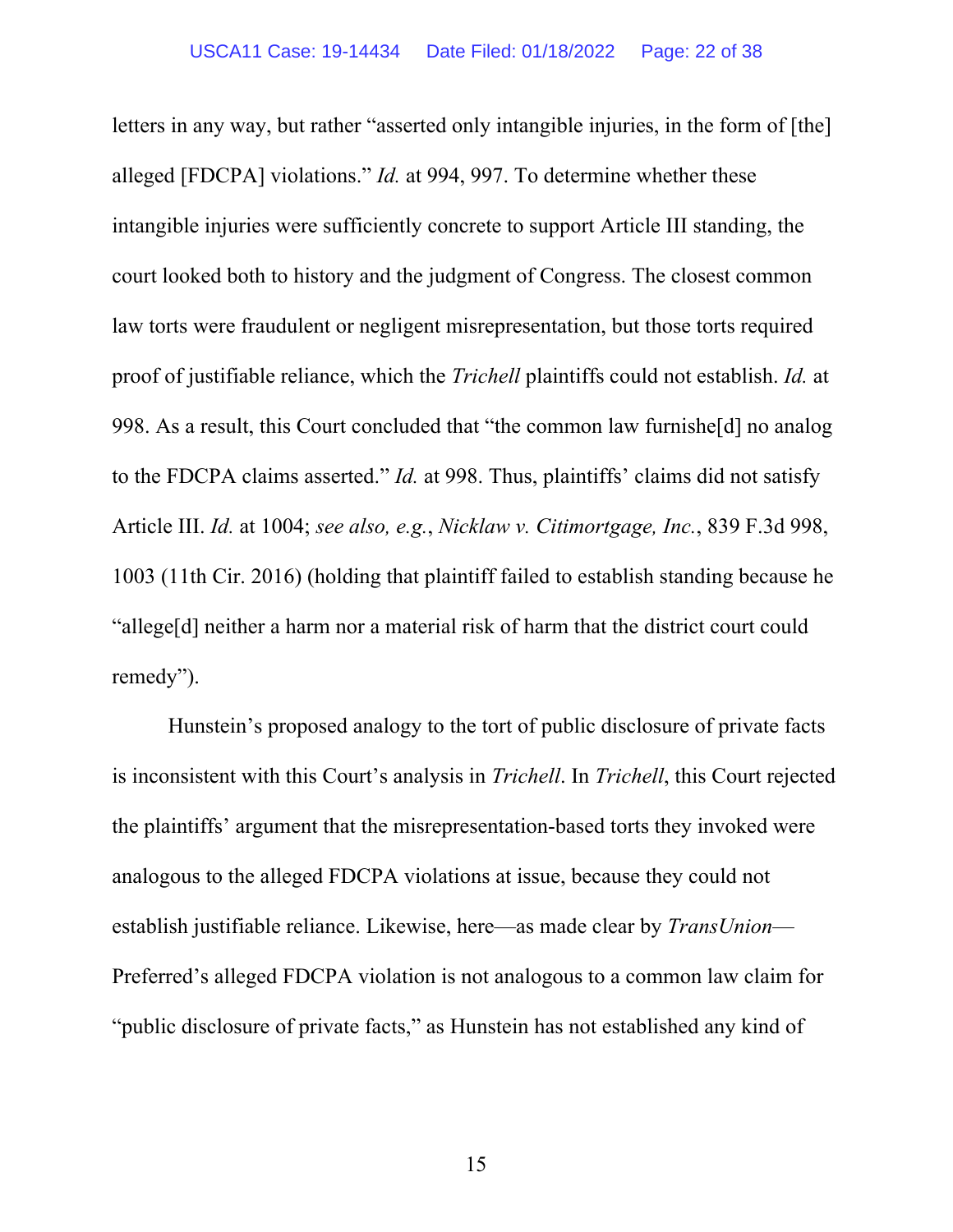"public disclosure." Under *Trichell*'s analytical framework, his allegations cannot suffice as a basis for standing.

Next, *Muransky*. There, plaintiff filed a class action on behalf of customers who were given receipts that listed too many digits of their credit card numbers, in violation of the Fair and Accurate Credit Transactions Act ("FACTA"). 979 F.3d at 921-22. The key issue on appeal *en banc* was whether the class established a concrete injury in fact. *Id.* at 923-24. The court boiled down its concreteness analysis for statutory claims, as previously applied in *Nicklaw*, into a two-part test: (1) whether the violation caused harm to the plaintiff—tangible or intangible and (2) if not, whether the statutory violation posed a material risk of harm. *Id.* at 928.

The *Muransky* plaintiff argued that the FACTA violation at issue caused both direct harm and exposed the class to an increased risk of identity theft, but the *en banc* court rejected these arguments. *Id.* at 928-29. As relevant here, with respect to his "direct harm" argument, plaintiff alleged in part "that the mishandling of his account information [wa]s actionable because it b[ore] a close resemblance to a common-law breach of confidence." *Id.* at 929. This Court disagreed. First, it noted that the tort itself had a mixed pedigree and that "the parties dispute[d] whether a breach of confidence tort can fairly be said to have 'traditionally been regarded as providing a basis for a lawsuit in English or American courts.'" *Id.* at 931 (quoting *Spokeo*, 578 U.S. at 341). But even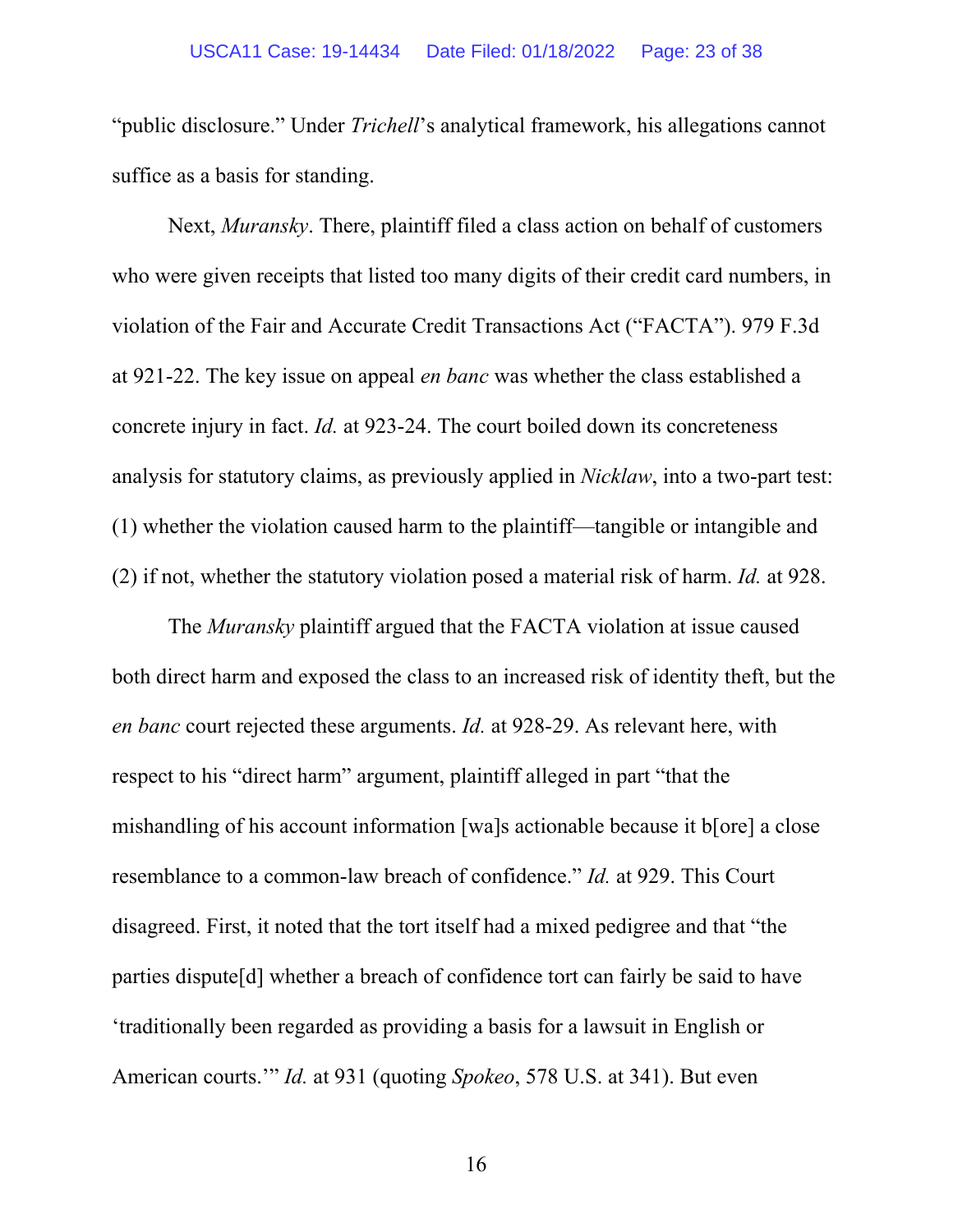assuming, *arguendo*, "that a breach of confidence was traditionally redressable," this Court was still "unpersuaded by its analogy to the facts of th[e] case." *Id.* at 931-32. Indeed, it emphasized that two elements of a breach of confidence claim— "disclosure to a third party" and a "confidential relationship"—were "completely absent from the violation" at issue. *Id.* at 932. "Because no information was disclosed, and no confidential relationship existed, the relationship between [defendant's] conduct and a breach of confidence [wa]s anything but 'close.'" *Id.* While "[t]he fit between a traditionally understood harm and a more recent statutory cause of action need not be perfect," this Court concluded that "the association . . . [wa]s too strained" to succeed. *Id.*

So too, here. Again, the key element of the common law tort of public disclosure of private facts is missing from Hunstein's allegations—namely, public disclosure. As in *Muransky*, *Trichell*, and *TransUnion*, the absence of key common law elements undermines Hunstein's standing argument. His allegations do not satisfy Article III, and his complaint should be dismissed for lack of jurisdiction.

## **II. Hunstein's Construction of Section 1692c(b) Renders it an Unconstitutional Limitation on Speech.**

If the Court does decide that Hunstein's allegations satisfy the minimum requirements for a concrete injury establishing Article III standing, then it cannot adopt Hunstein's proposed interpretation of Section 1692c(b). Section 1692c(b) is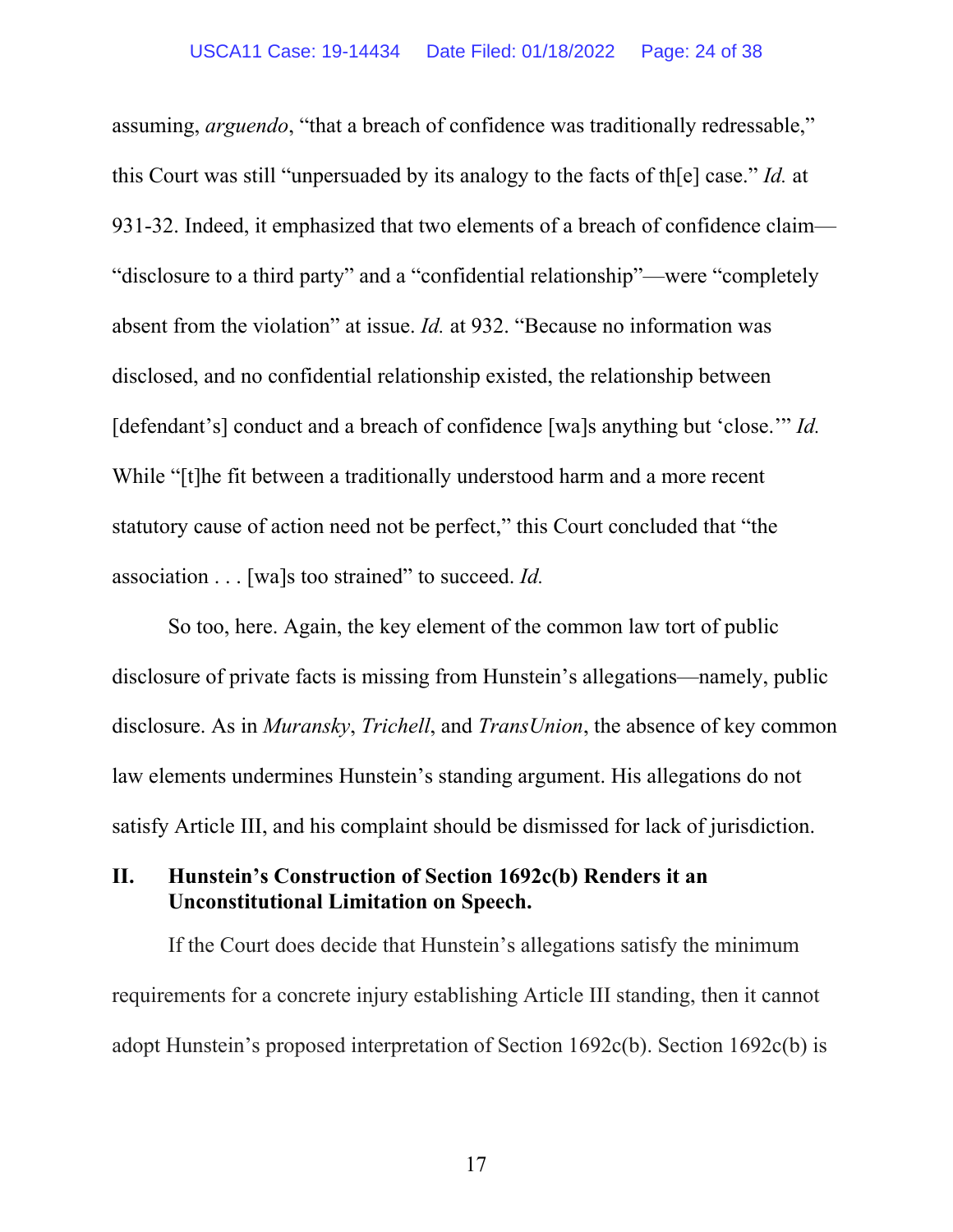#### USCA11 Case: 19-14434 Date Filed: 01/18/2022 Page: 25 of 38

a content-based regulation on speech.<sup>4</sup> Supreme Court precedent makes it clear that content-based speech regulations—regardless whether the speech is commercial in nature, or even if it is related to debt collection—are subject to strict scrutiny review. The panel itself acknowledged, though, that Hunstein's reading of the statute imposes tremendous costs on entities governed by the FDCPA, without "purchas[ing] much in the way of 'real' consumer privacy." Panel Sub. Op. at 42. Such an imbalance plainly fails to satisfy the exacting strict scrutiny standard.

Instead, if this Court reviews the merits of the case, it should apply the alternative interpretation of the statute advanced by Preferred, which avoids both the extreme consequences of the panel's reading, as well as the First Amendment problem. The most reasonable approach to the statute is reading it under existing background principles of common law, which—as demonstrated in *TransUnion* would not recognize an actionable tort based on exchanges of information between a principal and its agent.

 $\mathcal{L}_\text{max}$ 

<sup>&</sup>lt;sup>4</sup> The panel accepted Preferred's concession that its exchange of information with CompuMail was a "communication" for the purposes of Section 1692c(b). *See* Panel Sub. Op. at 22. A later panel of this Court may need to decide whether a transfer of data that was probably never been seen by human eyes or understood by a person is, in fact, a "communication." But if such a data exchange qualifies as a "communication," then it must also be a form of speech protected by the First Amendment.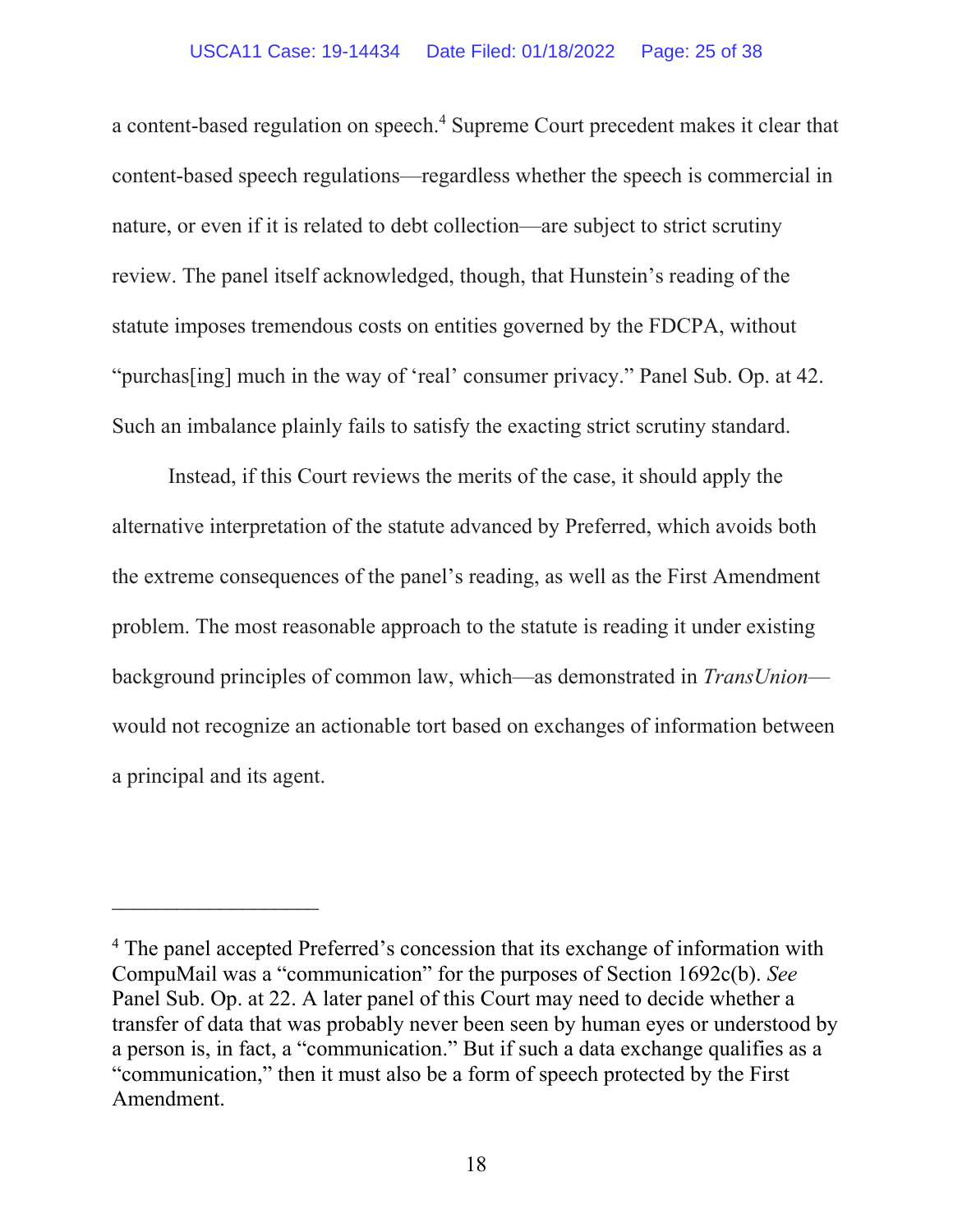## **A. Strict scrutiny applies to content-based regulation of commercial speech.**

Recent decisions from the United States Supreme Court and other circuits make it clear that content-based regulations of speech are subject to strict scrutiny review, even when the speech is commercial in nature.

In *Barr v. American Association of Political Consultants, Inc.*, 140 S. Ct. 2335 (2020), the Supreme Court applied strict scrutiny to a content-based speech restriction in the Telephone Consumer Protection Act. The Court held that the law was unconstitutional because it allowed robocalls made to collect debt owed to or backed by the federal government, while prohibiting other robocalls, which constituted a content-based restriction. 140 S. Ct. at 2346-47. The Court's application of strict scrutiny followed directly from its prior holding in *Reed v. Town of Gilbert*, 576 U.S. 155 (2015), that the government "has no power to restrict expression because of its message, its ideas, its subject matter, or its content" without regard to the commercial nature of the speech. *Id.* at 163.

Following *Reed* and *Barr*, the Third, Sixth, and Eighth Circuits have applied strict scrutiny to restrictions on commercial speech. *See, e.g.*, *Free Speech Coal., Inc. v. Att'y Gen. U.S.*, 825 F.3d 149, 159-64 (3d Cir. 2016) (holding that under *Reed*, restrictions on commercial pornography were content-based restrictions subject to strict scrutiny); *Int'l Outdoor, Inc., v. City of Troy*, 974 F.3d 690, 702- 06, (6th Cir. 2020) (applying *Reed* and *Barr* to hold that strict scrutiny applies to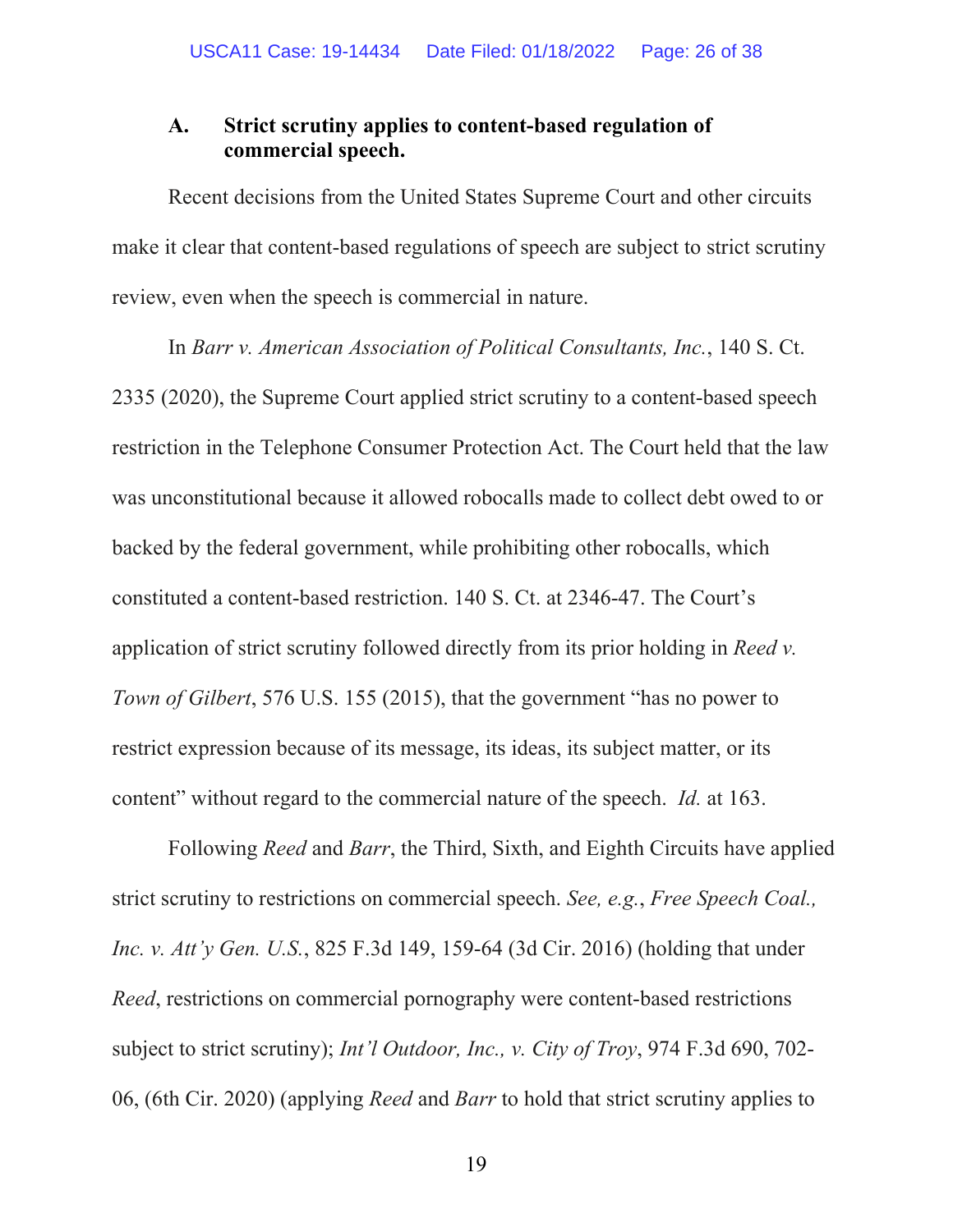content-based speech restrictions, even when the speech is commercial in nature); *L.D. Mgmt. Co. v. Gray*, 988 F.3d 836, 838 (6th Cir. 2021) (holding that under *Reed*, strict scrutiny applied to Kentucky's attempt to enforce law prohibiting mobile billboard that advertised off-site activities); *Telescope Media Grp. v. Lucero*, 936 F.3d 740, 748-49, 754-58 (8th Cir. 2019) (citing *Reed* to hold that strict scrutiny applied to Minnesota's interpretation of antidiscrimination statute to compel videographers to produce videos for same-sex weddings that "depict sameand opposite-sex weddings in an equally 'positive' light").

Section 1692c(b) is a content-based speech restriction. As this Court has held, "[a] content-based law is one that 'applies to particular speech because of the topic discussed or the idea or message expressed.'" *Otto v. City of Boca Raton*, 981 F.3d 854, 862 (11th Cir. 2020) (quoting *Reed*, 576 U.S. at 163). The hallmark of a content-based speech restriction is that an enforcement authority "must 'examine the content of the message that is conveyed' to know whether the law has been violated." *Id.* (quoting *McCullen v. Coakley*, 573 U.S. 464, 479 (2014)).

Here, Section 1692c(b) is a restriction on speech based on "the content of the message that is conveyed." *Id.* A debt collector may "communicate" with a mailing and printing vendor about any number of subjects. It may discuss church, politics, family life, or college football—but, under Hunstein's interpretation, it may not broach any subject falling under the broad category of communications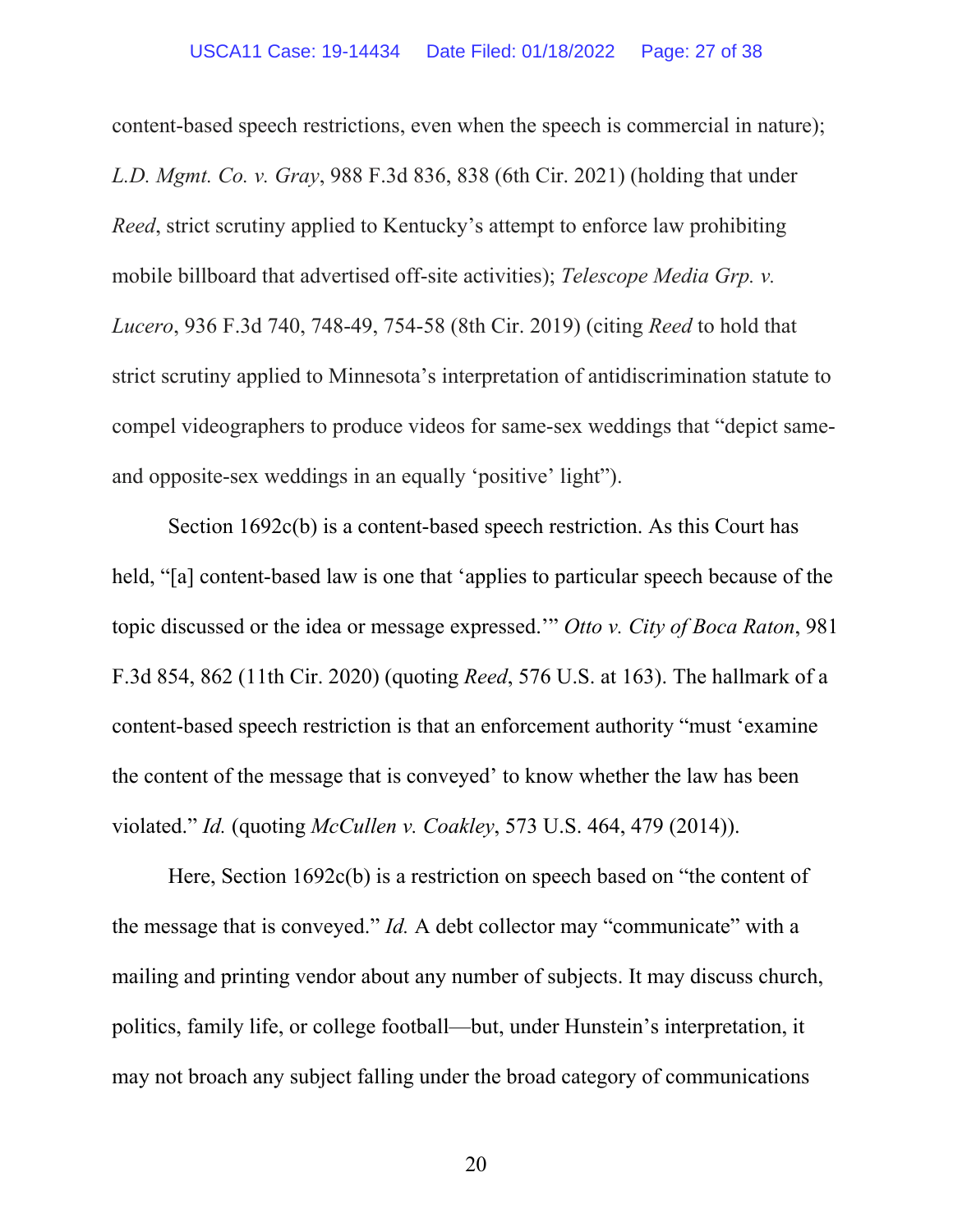"with reference to" or "concern[ing]" a debt. Panel Sub. Op. at 34 (quotation omitted). Stated another way, an "enforcement authorit[y]" (here, Hunstein, as the plaintiff under the private cause of action) must point to "the content of the message that is conveyed" in the communications between Preferred and CompuMail to have an actionable claim under Section 1692b(c). *Otto*, 981 F.3d at 862 (quotation omitted); *see also Barr*, 140 S. Ct. at 2346-47 (plurality opinion) (holding that provision in the TCPA that discriminated in favor of robocalls to collect government-held debt was a content-based restriction on speech subject to strict scrutiny; "A robocall that says, 'Please pay your government debt' is legal. A robocall that says, 'Please donate to our political campaign' is illegal. That is about as content-based as it gets."). Thus, the content of that communication triggers the statute's application—and with it, strict scrutiny under the First Amendment.

## **B. Hunstein's reading of Section 1692c(b) fails strict scrutiny review.**

Hunstein's interpretation of Section 1692c(b) cannot pass constitutional muster under the strict scrutiny standard. When applying strict scrutiny, this Court must consider whether the law in question is "narrowly tailored to serve compelling state interests." *Otto*, 981 F.3d at 861-62 (quoting *Reed*, 576 U.S. at 163). "Laws or regulations almost never survive this demanding test," as "[f]orbidding the government from choosing favored and disfavored messages is at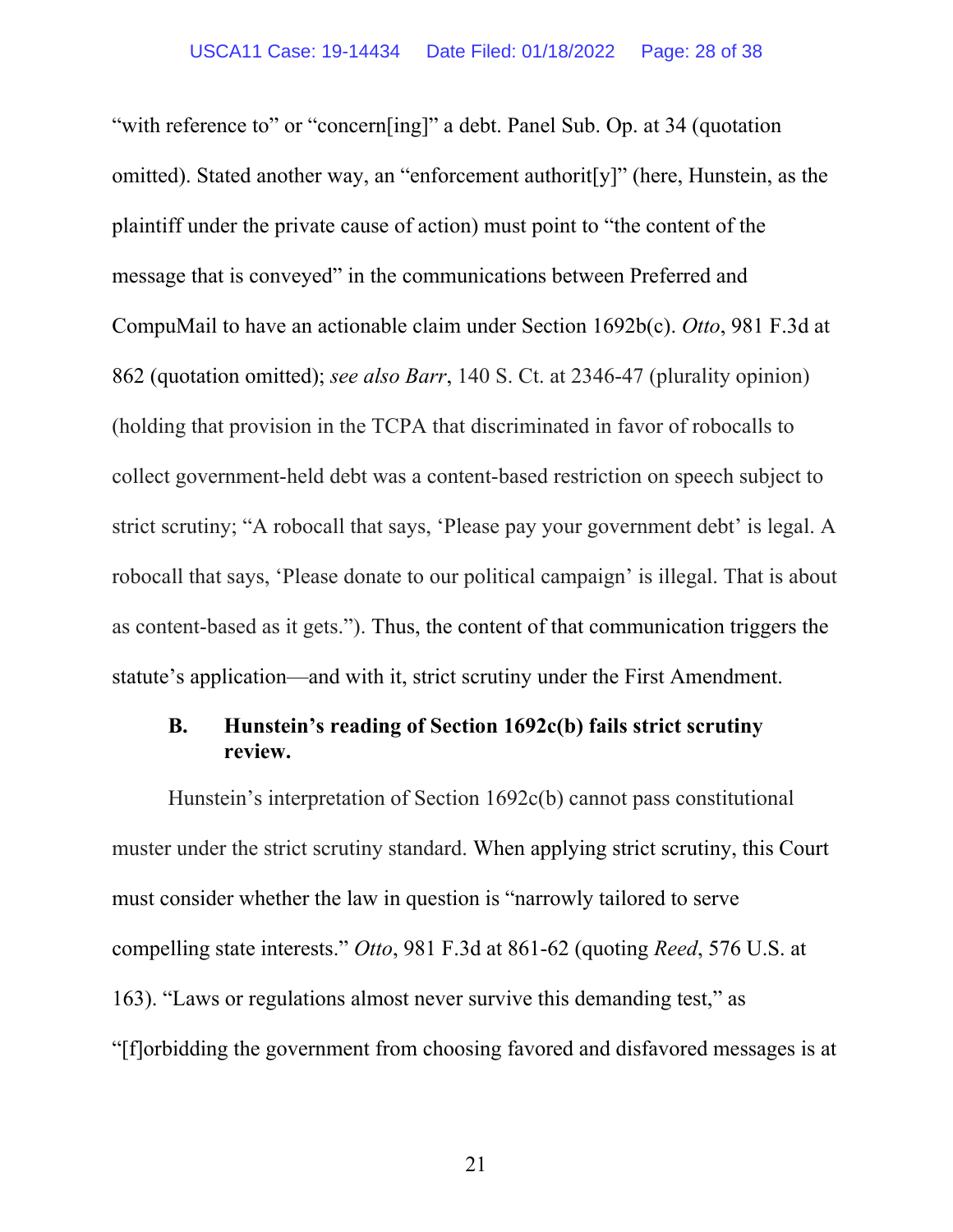the core of the First Amendment's free-speech guarantee." *Id.* at 862 (citing *Police Dep't of Chicago v. Mosley*, 408 U.S. 92, 96 (1972)).

Even if Hunstein could show that his version of Section 1692c(b) serves a "compelling state interest" (which is doubtful), the panel's own analysis precludes a conclusion that the statute is "narrowly tailored" to achieve that interest. Congress enacted the FDCPA to "eliminate abusive debt collection practices by debt collectors." 15 U.S.C. § 1692(e). But Congress did not seek wholesale restrictions on the debt collection industry, recognizing that the majority of "independent debt collectors perform a valuable service." *The Debt Collection Practices Act: Hearing on H.R. 11969 Before the H. Subcomm. on Consumer Affairs*, 94th Cong. 26 (1976) (statement of Rep. Wylie). Instead, the FDCPA's prohibitions focused on the "unscrupulous debt collectors" who "comprise only a small segment of the industry." See S. Rep. No. 95-382, at 2 (1977), *as reprinted in* 1977 U.S.C.C.A.N. 1695, 1696.

One practice of these "unscrupulous debt collectors" was to contact "a consumer's friends, neighbors, relatives, or employer" in an effort to pressure the consumer to repay the debt. *Id.* at 2, 4. Believing that the use of these pressure "contacts are not legitimate collection practices and result in serious invasions of privacy, as well as the loss of jobs," Congress enacted Section 1692c(b) to protect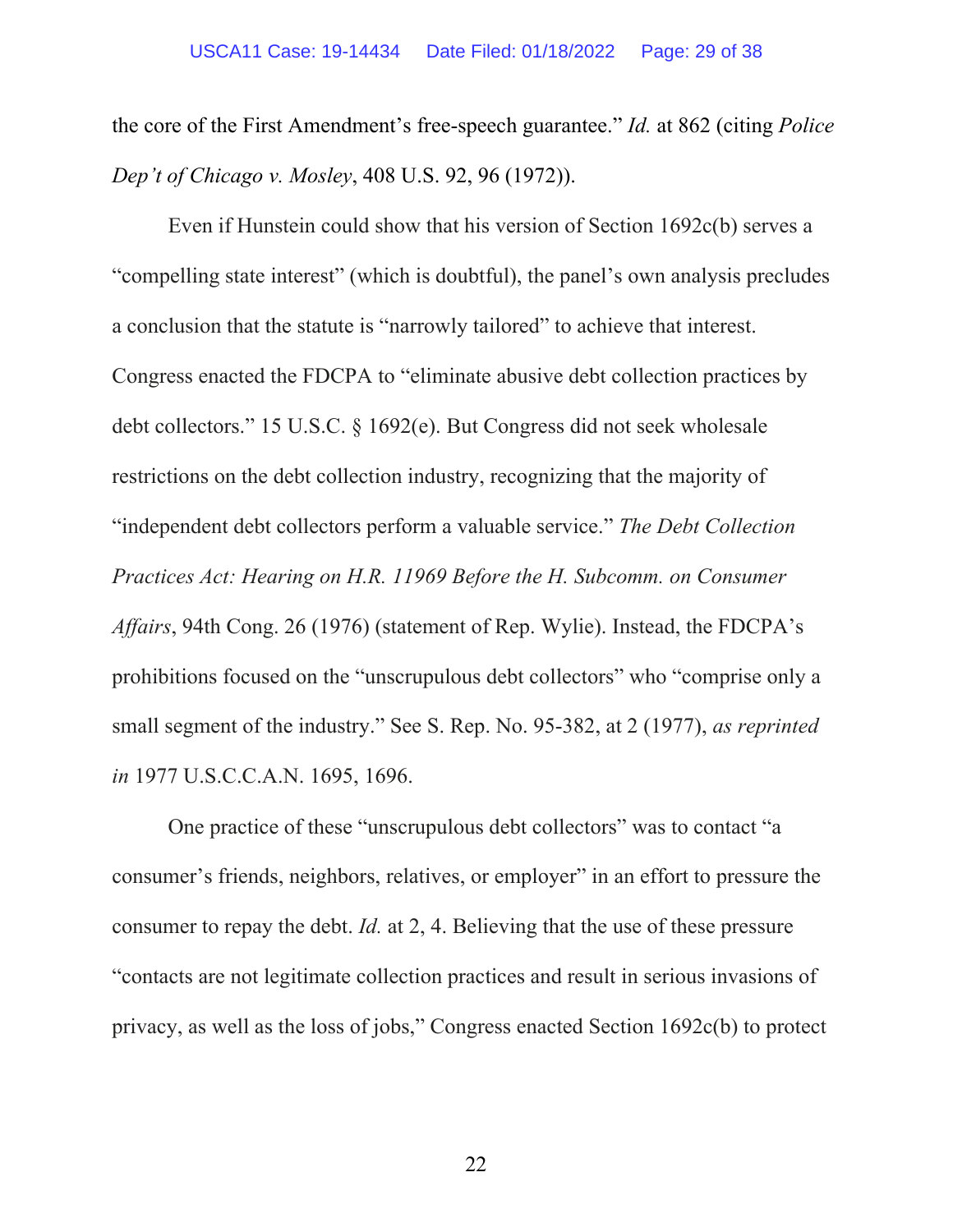#### USCA11 Case: 19-14434 Date Filed: 01/18/2022 Page: 30 of 38

consumers from unwanted publicity, paralleling the rights afforded at common law through tort claims that protect an individual's privacy. *Id.* at 4.

Yet Hunstein's reading of the statute forbids the debt collector from exchanging information *with its own agent*—a communication that shares none of the characteristics of "publicity," the threshold requirement for an action at common law. *See* Panel Sub. Op., Dissent by Tjoflat, J. at p. 8 & n.5. The legislative history makes clear that this was not intended by the enacting Congress: a legitimate debt collector's business communications with its agents does not render it "unscrupulous," and restricting such communications does not afford a consumer any additional protections from serious violations of his privacy, such as having his "friends, neighbors, relatives, or employer," S. Rep. No. 95-382, at 4, receive collection calls and letters. Indeed, in the panel's own parlance, its reading does not "purchase much in the way of 'real' consumer privacy," Panel Sub. Op. at 42, notwithstanding the severe nature of the restrictions on speech. Plainly, such an expansive restriction on speech is not "narrowly tailored" to achieve the specific goals stated by Congress. By making it fail strict scrutiny review, Hunstein's proposed reading of Section 1692c(b) would render the statute unconstitutional.

## **C. Hunstein's reading of Section 1692c(b) would also fail intermediate scrutiny.**

While strict scrutiny should apply to Hunstein's proffered understanding of Section 1692c(b), his reading would also render the statute unconstitutional under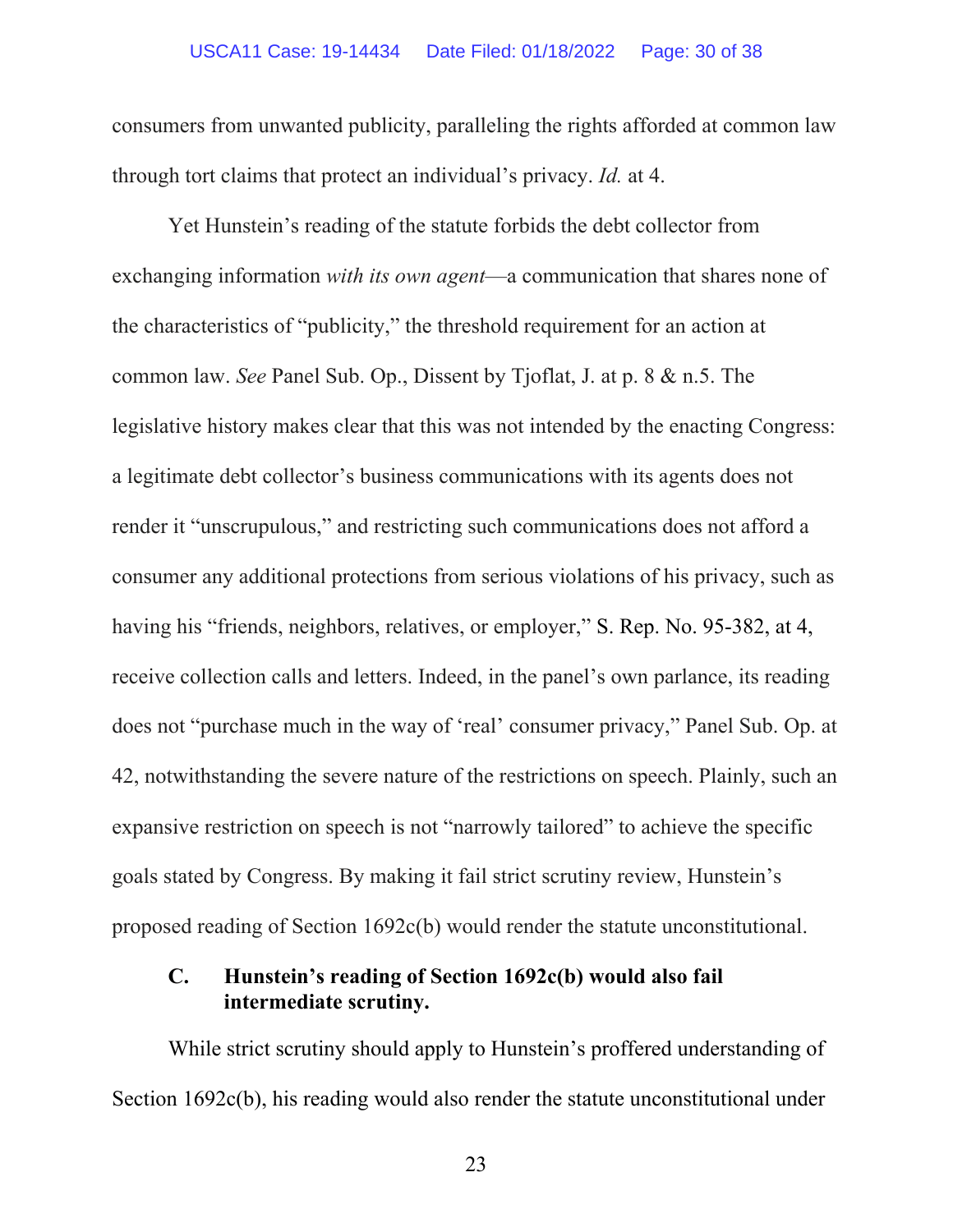#### USCA11 Case: 19-14434 Date Filed: 01/18/2022 Page: 31 of 38

intermediate scrutiny. At the very least, content-based restrictions on truthful commercial speech must serve a "substantial" governmental interest, "directly advance" that asserted interest, and be "narrowly drawn" to those goals. *Cent. Hudson Gas & Elec. Corp. v. Pub. Serv. Comm'n*, 447 U.S. 557, 564-65 (1980). In other words, there must be "a fit between the restriction and the government interest that is not necessarily perfect, but reasonable." *United States v. Edge Broad. Co.*, 509 U.S. 418, 429 (1993).

Congress enacted Section 1692c(b) with the purpose of protecting debtors from harassment by debt collectors' reaching out to debtors' "friends, neighbors, relatives, or employer." *See* S.Rep. No. 95-382, at 4. Hunstein's reading of Section 1692c(b) does not "directly advance" Congress's purpose in banning abusive "pressure contacts." Rather, it extends far beyond prohibiting abusive practices of contacting bystanders such as the "consumer's friends, neighbors, relatives, or employer." S. Rep. No. 95-382, at p.2. Eliminating routine, confidential business communications is not the "substantial" interest behind Section 1692c(b), and prohibiting those communications does nothing to prohibit abusive debt collection practices. *See ACA Int'l v. Healey*, 457 F. Supp. 3d 17, 24-33 (D. Mass. 2020) (holding that plaintiff was likely to prevail on First Amendment challenge to law prohibiting debt collectors from making collection calls to consumers).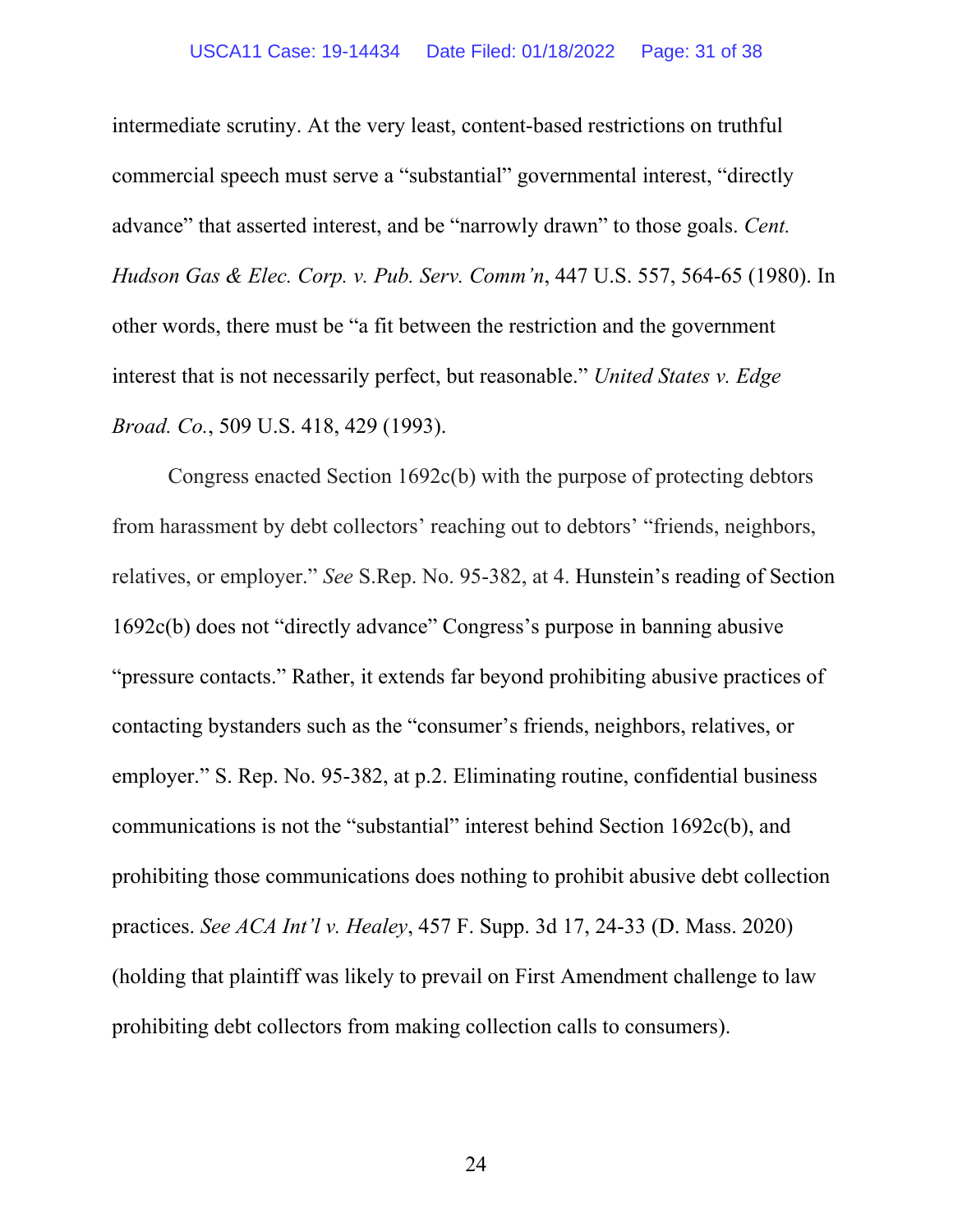For similar reasons, under Hunstein's reading, Section 1692c(b) is far "more extensive than necessary to serve," *Cent. Hudson*, 447 U.S. at 566, the congressional interest behind the FDCPA. Per Hunstein, Section 1692c(b) applies to all communications that, in any way, "concern[]" or are "with reference to" a debt, *see* Panel Sub. Op. at 34 (quotation omitted), and it prohibits such communications to *all* third parties, save six explicitly enumerated exceptions. By contrast, the Gramm-Leach-Bliley Act ("GLBA")—perhaps the broadest national privacy-focused law—only prohibits disclosing specific "nonpublic personal information," and it does not permit consumers to opt out of disclosures between the financial institution and contractual partners with a confidentiality agreement. *See* 12 C.F.R. §§ 1016.10, 1016.13. Similarly, the Health Information Portability and Accountability Act ("HIPAA") generally prohibits sharing of protected health information, but it contains numerous exceptions, including permitting communications with others for the purposes of treatment and payment. *See* 45 C.F.R. § 164.506. GLBA and HIPAA demonstrate that Congress and designated rulemaking agencies are capable of crafting speech restrictions that are not "more extensive than necessary to serve" Congress's goal of protecting privacy. Under Hunstein's interpretation, the expansive reach and limited exceptions to Section 1692c(b) fail to meet that standard.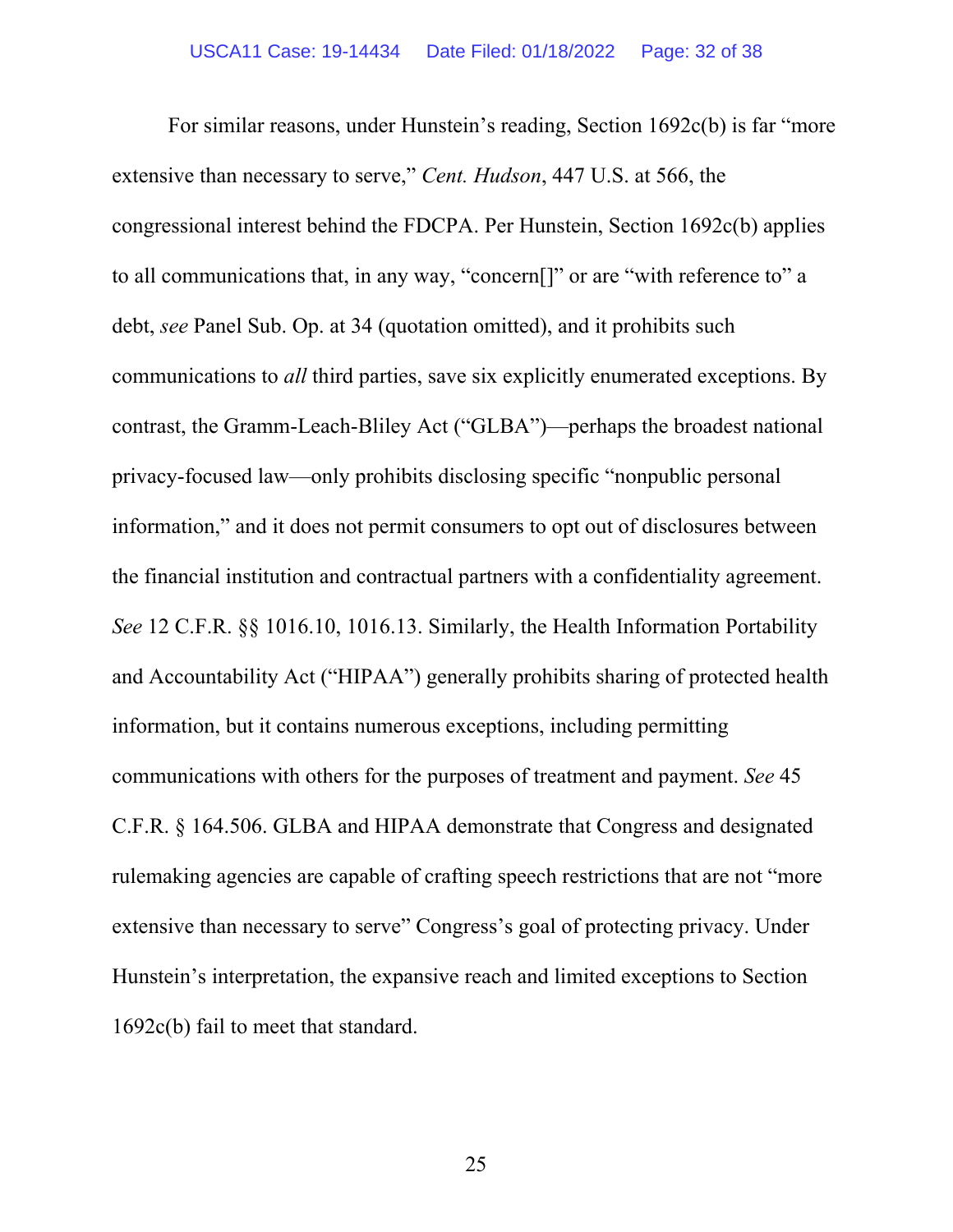Despite the broad scope of Section 1692c(b)'s speech restrictions under Hunstein's interpretation, that reading of the statute does almost nothing to protect consumers' privacy. Indeed, the panel conceded that its interpretation "may not purchase much in the way of 'real' consumer privacy," as "[i]t may well turn out . . . that the CompuMails of the world do not routinely read, care about, or abuse the information that debt collectors transmit to them." Panel Sub. Op. at 42. It also noted that the "resulting consequences" of its interpretation might not be "particularly sensible or desirable." *Id*. at 42-43. These observations reinforce that prohibiting a debt collector from communicating with vendors does not "directly" advance the interests behind Section 1692c(b) and is not "narrowly drawn" to those purposes. Thus, even under the intermediate scrutiny standard stated in *Central Hudson*, Hunstein's version of Section 1692c(b) cannot survive First Amendment review.

## **D. The Court should employ the constitutional doubt canon and adopt an interpretation of Section 1692c(b) that avoids rendering it unconstitutional.**

Rather than adopt Hunstein's expansive and impermissible reading of the statute, this Court should employ the constitutional doubt canon and adopt the reading of Section 1692c(b) that avoids rendering it unconstitutional. *Gomez v. United States*, 490 U.S. 858, 864 (1989) ("It is our settled policy to avoid an interpretation of a federal statute that engenders constitutional issues if a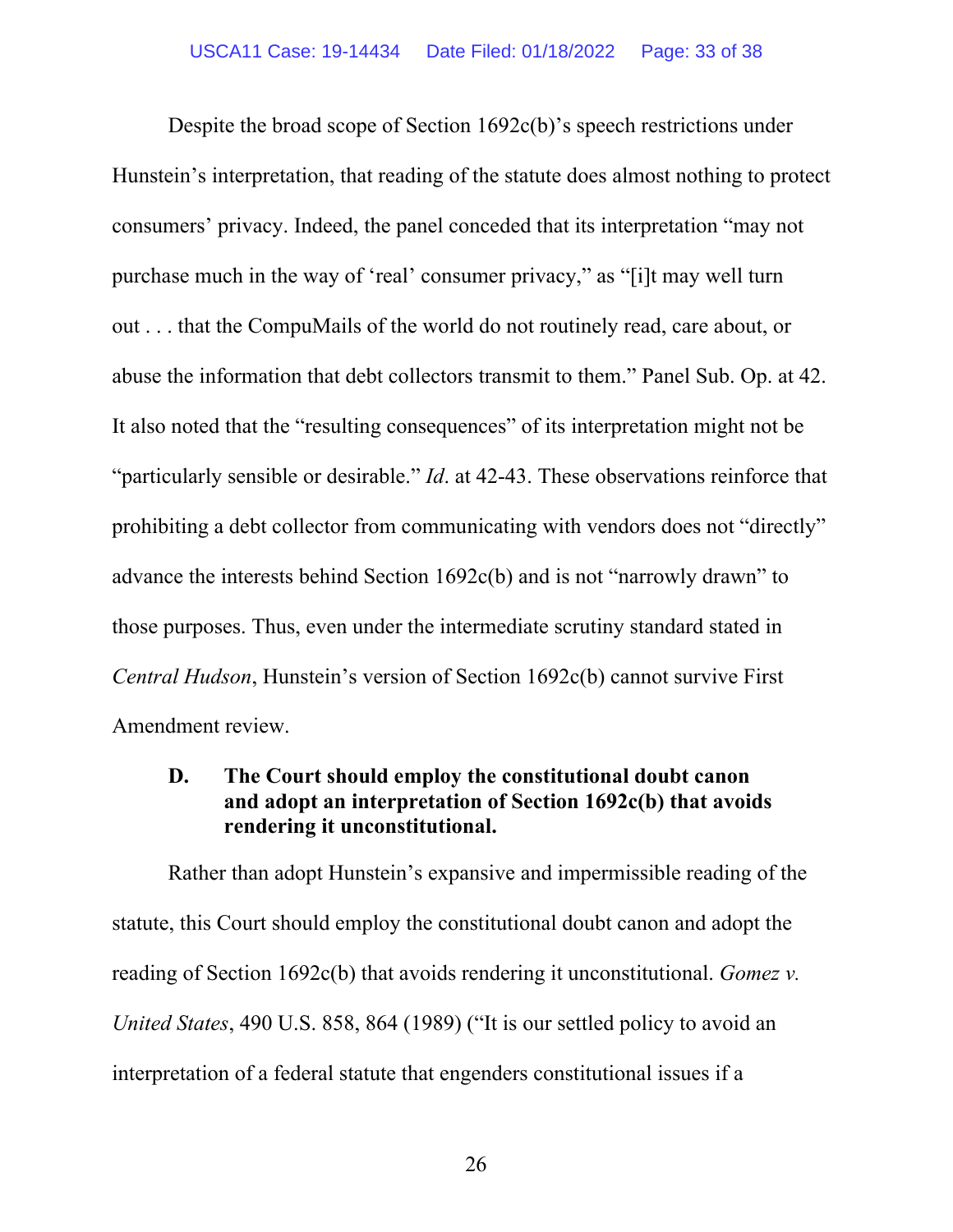reasonable alternative interpretation poses no constitutional question."); *see also Equal Emp't Opp. Comm'n v. Sw. Baptist Theological Seminary*, 651 F.2d 277, 285 (5th Cir. 1981) (If a challenged interpretation of a law "'presents a significant risk that the First Amendment will be infringed,' any ambiguity in the statute is construed in a manner to avoid such constitutional problems." (quoting *NLRB v.*  Catholic Bishop of Chi., 440 U.S. 490, 502 (1979)).<sup>5</sup> Preferred advances precisely such a reasonable alternative interpretation: under general principles of agency and longstanding legal understanding, private communications with a debt collector's agent do not violate Section 1692c(b). This interpretation comports with common sense and a proper textualist reading of the law, as well as the fact that the CFPB the agency charged with interpreting the FDCPA—has recognized that debt collectors frequently exchange information "with reference to" a debt with their agents. $^6$ 

If the *en banc* Court reaches the merits of the case, now is the time to consider the issue. Adopting Hunstein's reading of the statute without First Amendment scrutiny removes the use of the constitutional avoidance canon as a

 $\mathcal{L}_\text{max}$ 

<sup>5</sup> In *Bonner v. City of Prichard*, 661 F.2d 1206, 1207 (11th Cir. 1981), this Court adopted as binding precedent all decisions of the Fifth Circuit that were handed down before September 30, 1981.

<sup>6</sup> *See* Debt Collection Practices (Regulation F), 86 Fed. Reg. 5766, 5845 & n.446 (Jan. 19, 2021).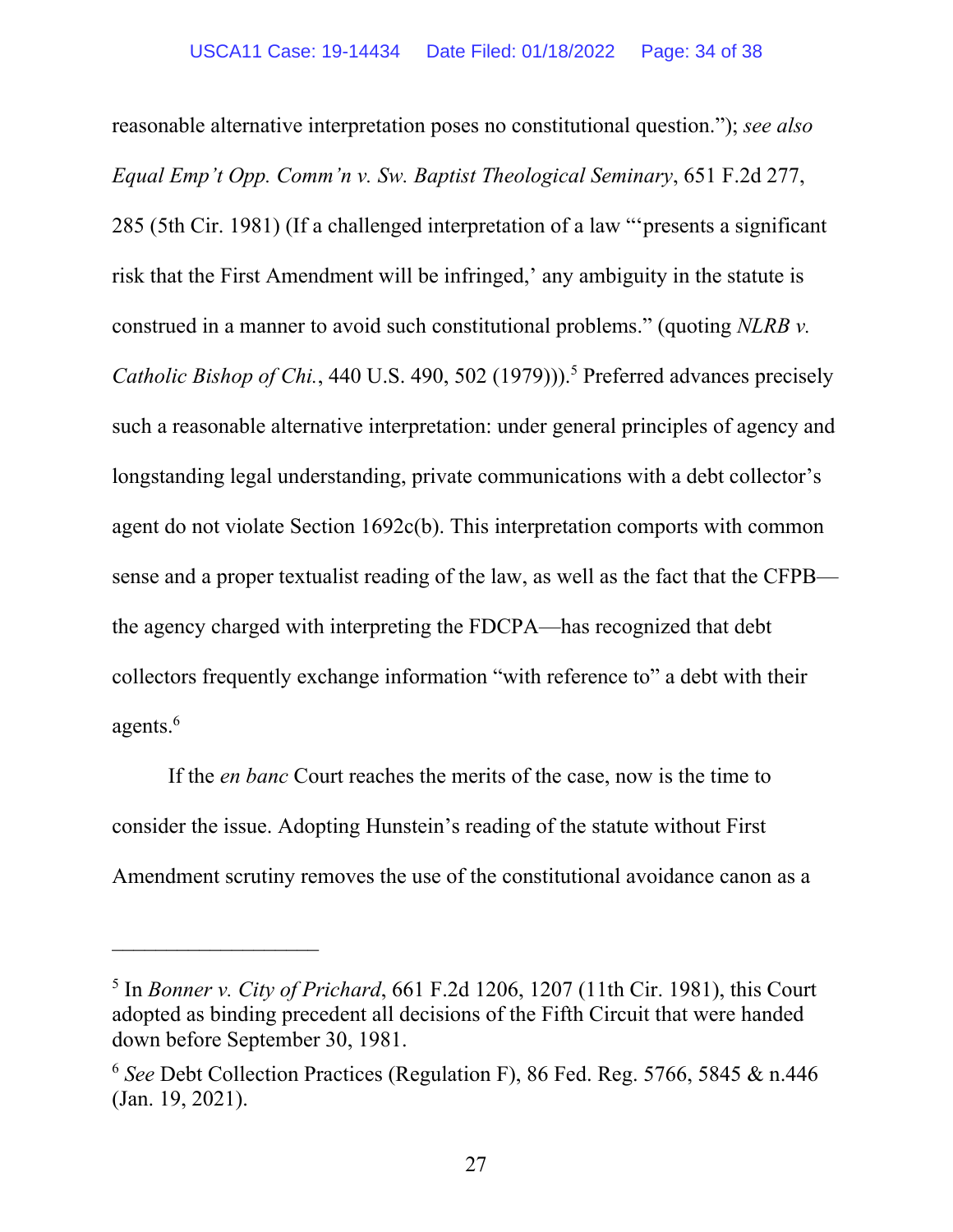tool in the court's disposal. The district courts in this Circuit, as well as any future sitting panels of this Court, will be bound by this Court's decision. At that point, the only option would be declaring the statute itself unconstitutional. In the meantime, consumers and the financial industry alike will suffer from the harsh and ultimately detrimental results of Hunstein's proffered interpretation.

#### **CONCLUSION**

For the reasons stated above, the Financial Industry Amici request that the Court dismiss the appeal and remand with orders for the district court to dismiss the complaint for lack of Article III jurisdiction. In the alternative, Financial Industry Amici request that the Court affirm the district court's judgment by adopting an interpretation of Section 1692c that avoids rendering the statute unconstitutional.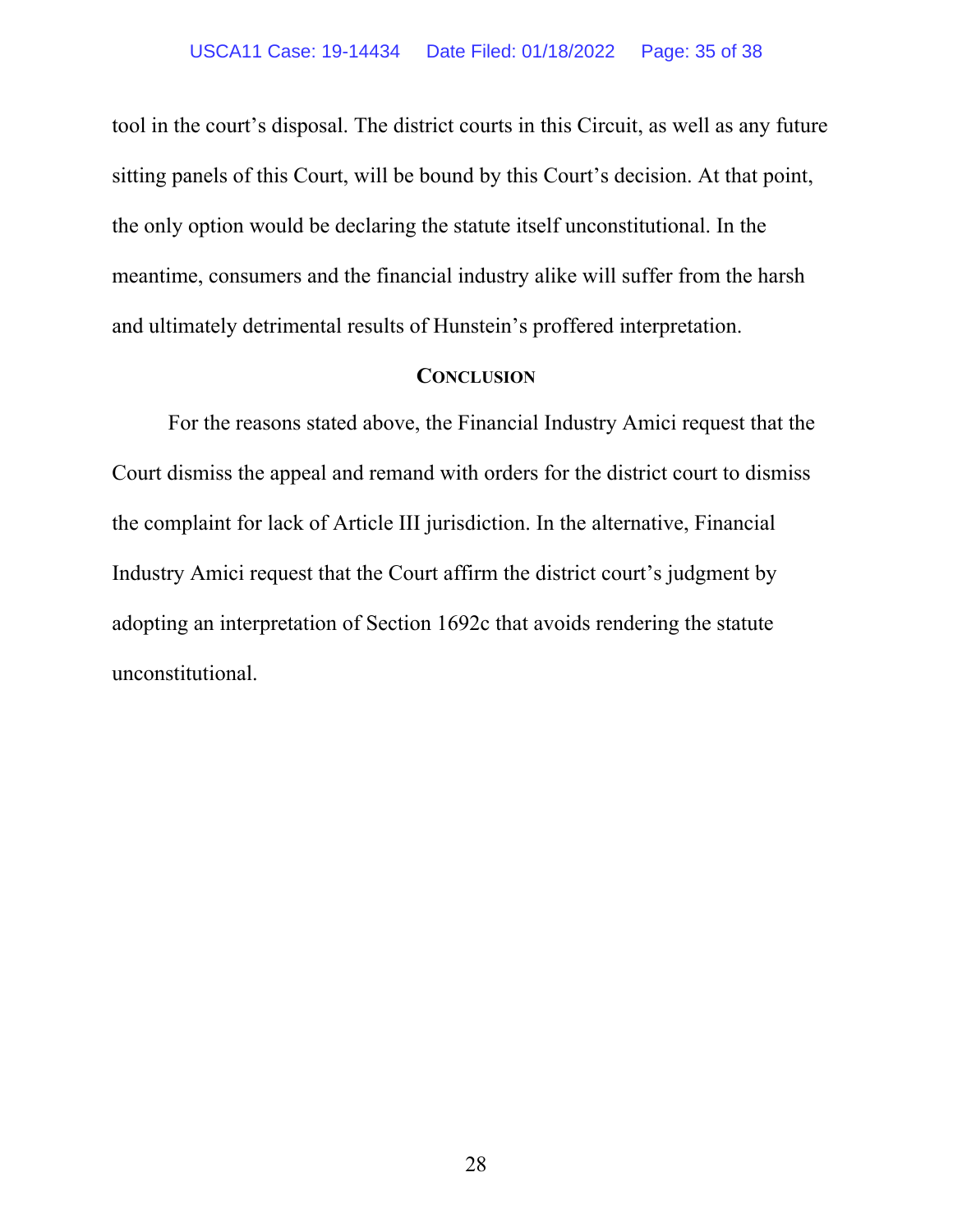Respectfully submitted this 18th day of January, 2022.

s/ R. Aaron Chastain

R. Aaron Chastain Stephen C. Parsley BRADLEY ARANT BOULT CUMMINGS LLP One Federal Place 1819 Fifth Avenue North Birmingham, AL 35203 Telephone: (205) 521-8000 Facsimile: (205) 521-8800

*Attorneys for Amici Curiae*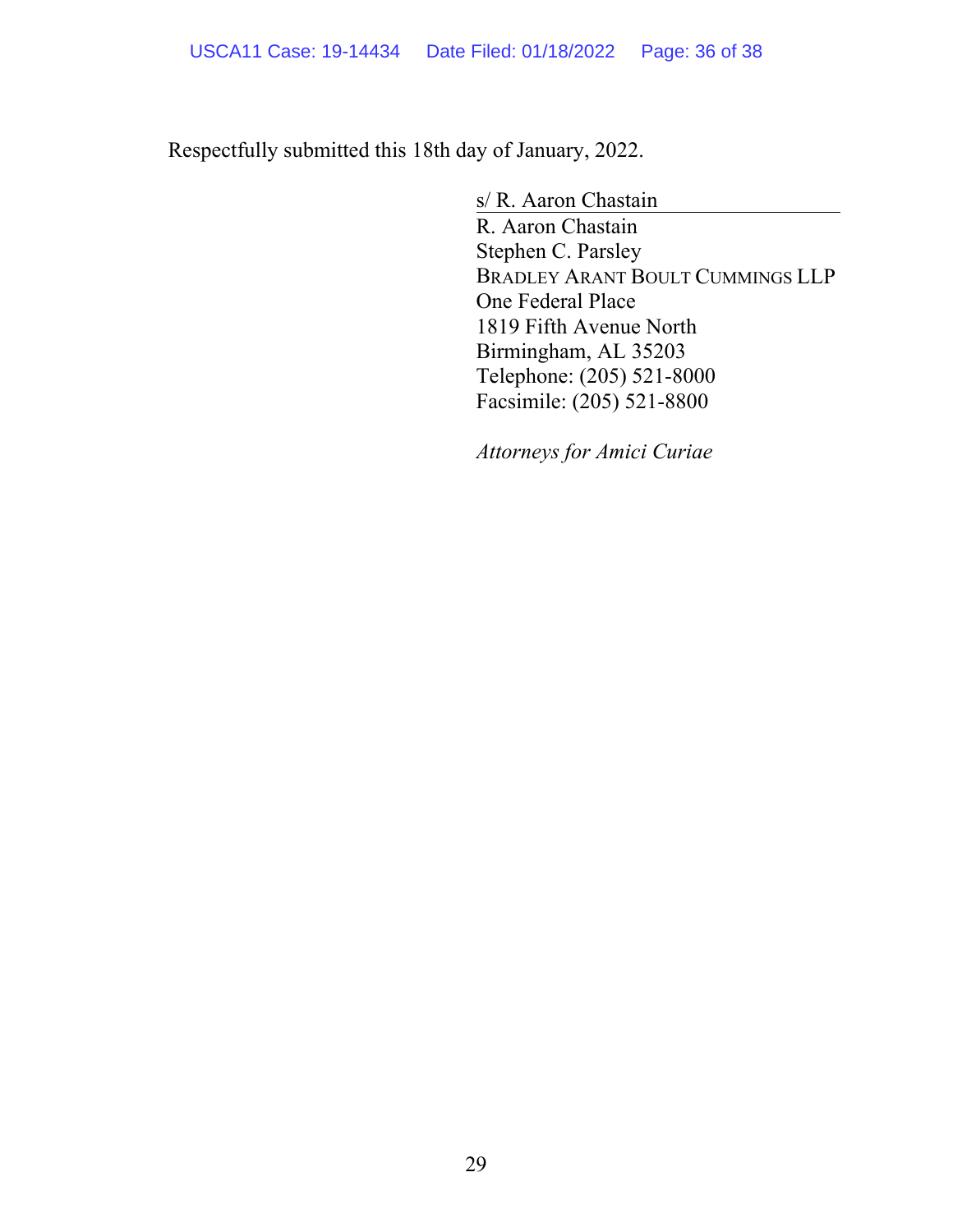## **CERTIFICATE OF COMPLIANCE**

1. This brief complies with the type-volume limitation of Federal Rules of Appellate Procedure 29(a)(5) and 32(a)(7)(B) because it contains 5,913 words, excluding the parts of the brief exempted by 11th Cir. R. 29-3.

2. This brief complies with the typeface requirements of 11th Cir. Rule 32-4 and Federal Rules of Appellate Procedure  $32(a)(5)$  and  $32(a)(6)$  because it has been prepared in a proportionally spaced typeface using Microsoft Word in 14 point Times New Roman font.

> s/ R. Aaron Chastain Of Counsel